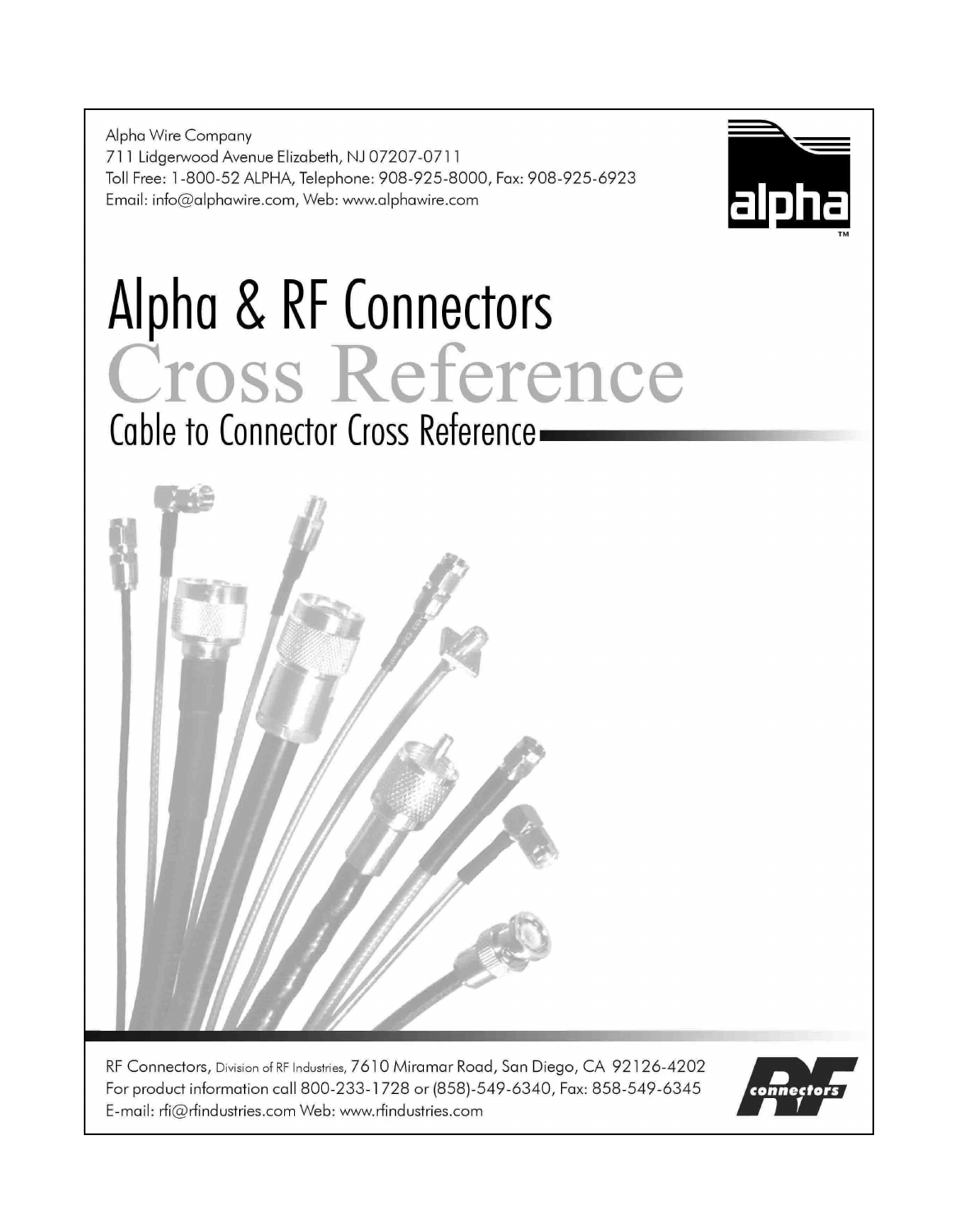## **HOW TO USE THIS MANUAL**

This manual is organized first by Alpha Cable groups and second by the types of RFI connectors available for those groups. The connectors are divided into subgroups by type.

Each connector listing contains the RFI part number, the description and the materials used for each connector. The materials listings consist of the body, shell, pin/contact, and dielectric.

The Cable Number Locator below is supplied for easy cross-referencing by cable number to page number. You will find a convenient cross-reference on Page 15 for determining the appropriate Alpha cable for a Belden cable.

#### *Example:*

*You need to know if RFI has an N Male Clamp Solder Plug for Alpha 9059.* 

*Refer to the table below for Alpha 9059. Go to page 10. Under the heading for Alpha 9059, 9059B, 9059C, 9062, 9062A, 9062AC, 9830, 9840, 9845 you will find RFN-1904-1N and RFN-1904-1S.* 

From the description and the materials information you are able to determine if one of these connectors works for your application. The legend on page two explains the material codes used in this manual.

**Part numbers with an (\*) are special order only.** If you have special requirements, please contact RF Industries' sales department for assistance.

| Cable # | Page | Cable # | Page | Cable #  | Page         | Cable # | Page         | Cable # | Page |
|---------|------|---------|------|----------|--------------|---------|--------------|---------|------|
|         | #    |         | #    |          | #            |         | #            |         | #    |
| 8010    | 11   | 8653    | 13   | 9059B    | 10           | 9179B   | 13           | 9813    | 12   |
| 8020    | 11   | 8654    | 13   | 9059C    | 10           | 9180B   | 14           | 9825C   | 13   |
| 8030    | 11   | 8655    | 13   | 9062     | 10           | 9187A   | 13           | 9830    | 10   |
| 8040    | 11   | 9006A   | 13   | 9062A    | 10           | 9188A   | 3            | 9840    | 10   |
| 8510    | 13   | 9008    | 11   | 9062AC   | 10           | 9196A   | $\mathbf{2}$ | 9843    | 13   |
| 8520    | 13   | 9008A   | 11   | 9101     | 11           | 9213    | 11           | 9845    | 10   |
| 8610    | 13   | 9011    | 13   | 9102     | 11           | 9214    | 12           | 9847    | 13   |
| 8611    | 13   | 9011A   | 13   | 9102-EL  | 11           | 9223    | 7            | 9848    | 9    |
| 8615    | 13   | 9055    | 7    | 9104     | 13           | 9259    | 10           | 9851C   | 11   |
| 8620    | 13   | 9055B   | 7    | 9104-EL  | 13           | 9316    | 3            | 9858    | 5    |
| 8621    | 13   | 9058    | 5    | 9159     | 11           | 9803C   | 10           | 9861C   | 5    |
| 8630    | 13   | 9058A   | 5    | 9162 & F | 11           | 9804C   | 13           | 9861F   | 5    |
| 8640    | 13   | 9058AC  | 5    | 9162-EL  | 11           | 9807    | 12           | 9871C   | 5    |
| 8650    | 13   | 9058C   | 5    | 9174     | 3            | 9810    | 11           | 9871F   | 5    |
| 8651    | 13   | 9058X   | 5    | 9178B    | $\mathbf{2}$ | 9811    | 12           | 9881C   | 5    |
| 8652    | 13   | 9059    | 10   |          |              |         |              |         |      |

# **Cable Number Locator**

1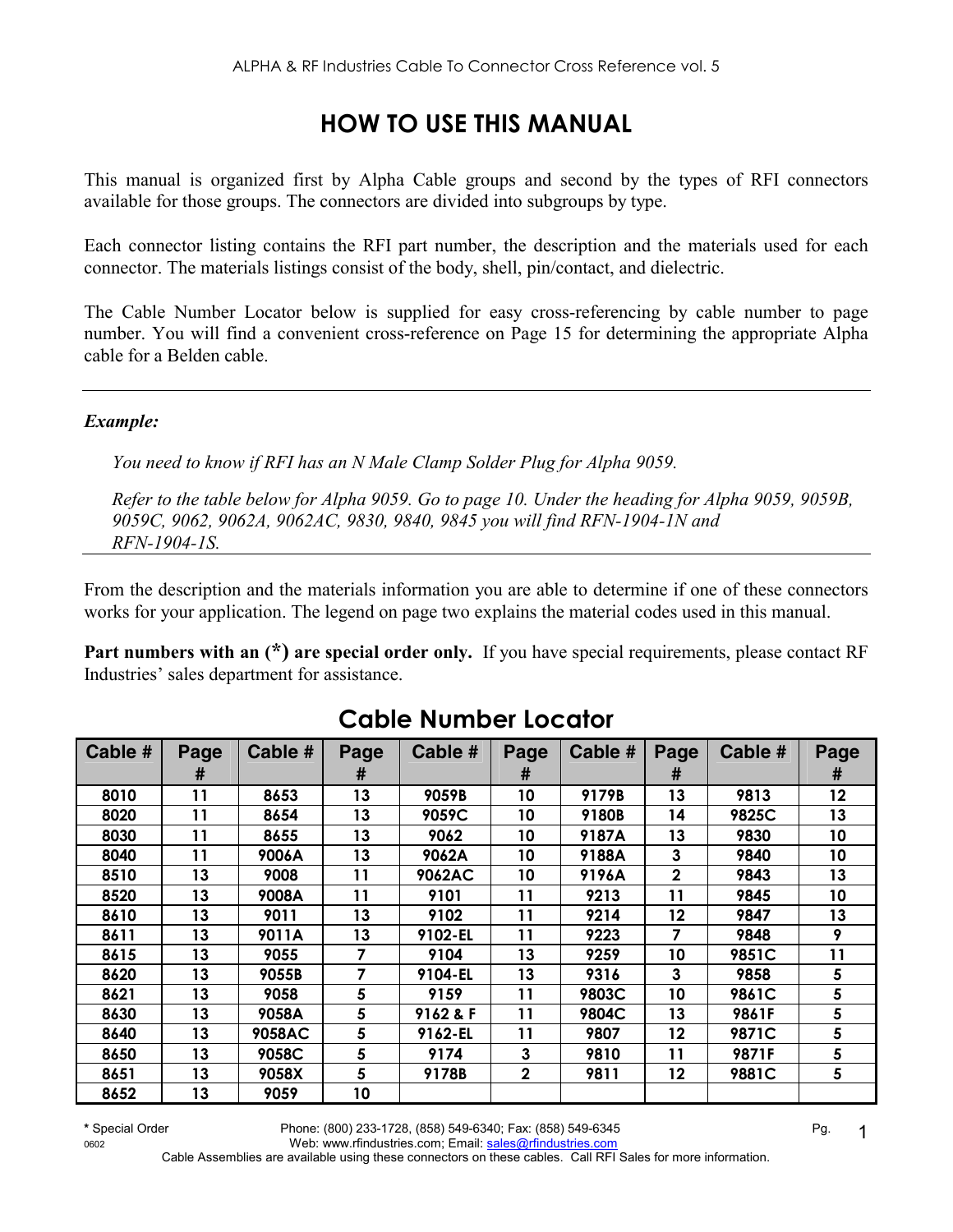*The information found in this guide was compiled using specifications that were current at the time of compilation. Please note that manufacturer's specifications are subject to change without notice. We therefore suggest that after using this guide to make your initial connector selections, you should obtain the latest product specifications from this cable manufacturer and RF Industries.* 

# **ALPHA & RF INDUSTRIES CABLE TO CONNECTOR CROSS REFERENCE**

| Legend                      |                             |                    |                               |  |  |  |  |  |
|-----------------------------|-----------------------------|--------------------|-------------------------------|--|--|--|--|--|
| <b>BODY PLATING</b>         | <b>SHELL PLATING</b>        | <b>PIN/CONTACT</b> | <b>DIELECTRIC</b>             |  |  |  |  |  |
| C - Chrome                  | C - Black Chrome            | G - Gold           | <b>B</b> - Bakelite, Phenolic |  |  |  |  |  |
| $G -$ Gold                  | G - Gold                    | N - Nickel         | D - Delrin                    |  |  |  |  |  |
| $N -$ Nickel                | N - Nickel                  | S - Silver         | T-PTFF                        |  |  |  |  |  |
| $S - Silver$                | S - Silver                  |                    | <b>P</b> - Polypropylene      |  |  |  |  |  |
| <b>SS - Stainless Steel</b> | <b>SS - Stainless Steel</b> |                    |                               |  |  |  |  |  |

## **Alpha 9178B, 9196A**

| <b>PART NUMBER</b> | <b>DESCRIPTION</b>                                             | <b>BODY</b> | <b>SHELL</b>   | P/C            | <b>DIE</b>              |
|--------------------|----------------------------------------------------------------|-------------|----------------|----------------|-------------------------|
|                    | <b>BNC</b>                                                     |             |                |                |                         |
| RFB-1110-1A*       | <b>BNC Male Right Angle Crimp Plug</b>                         | N           | N              | G              | Τ                       |
| <b>RFB-1117-A</b>  | <b>BNC Female Crimp Bulkhead Jack</b>                          | N           | ---            | G              | T                       |
|                    | MМ                                                             |             |                |                |                         |
| <b>RFM-2100</b>    | MM Male Crimp                                                  | S           | $\overline{a}$ | S              | T                       |
|                    | <b>TNC</b>                                                     |             |                |                |                         |
| RFT-1218-A*        | TNC Male Right Angle Crimp Plug                                | N           | N              | G              | T                       |
|                    | <b>MC Card</b>                                                 |             |                |                |                         |
| RMC-6010-A*        | MC Card Right Angle Crimp Plug                                 | N           | ---            | G              | T                       |
|                    | <b>MCX</b>                                                     |             |                |                |                         |
| <b>RMX-8000-A*</b> | MCX Male Crimp Plug                                            | N           | ---            | G              | T                       |
| <b>RMX-8010-A*</b> | MCX Male Right Angle Crimp Plug                                | N           | ---            | G              | $\overline{\mathsf{T}}$ |
| RMX-8010-1A*       | MCX Male Right Angle Crimp Plug                                | G           | ---            | G              | $\overline{1}$          |
|                    | <b>MMCX</b>                                                    |             |                |                |                         |
| <b>RMX-9000-1A</b> | <b>MMCX Crimp Plug</b>                                         | G           | ---            | G              | $\top$                  |
| <b>RMX-9010-A*</b> | MMCX Right Angle Crimp Plug                                    | N           | ---            | $\overline{G}$ | $\overline{\mathsf{T}}$ |
| <b>RMX-9010-1A</b> | MMCX Right Angle Crimp Plug                                    | G           | ---            | G              | T                       |
|                    | <b>Reverse Polarity</b>                                        |             |                |                |                         |
| RP-1212-A*         | TNC Reverse Polarity Bulkhead Crimp Jack (Male Contact)        | N           | ---            | G              | T                       |
| RSA-3252-A-4       | SMA Reverse Polarity Bulkhead Crimp Jack (Male Contact)        | N           | ---            | G              | T                       |
| RSA-3252-A-05*     | SMA Reverse Polarity Bulkhead Crimp Jack (Male Contact)        | SS          | ---            | G              | $\mathsf{T}$            |
| RSA-3260-A-04*     | SMA Reverse Polarity 2-Hole Flange Crimp Jack (Female Contact) | N           | ---            | G              | $\top$                  |
| RSA-3260-A-05*     | SMA Reverse Polarity 2-Hole Flange Crimp Jack (Female Contact) | SS          | ---            | G              | T                       |
|                    | <b>SMA</b>                                                     |             |                |                |                         |
| <b>RSA-3000-A</b>  | SMA Male Crimp Plug                                            | N           | N              | G              | $\top$                  |
| RSA-3010-A*        | SMA Male Right Angle Crimp Plug                                | N           | N              | G              | T                       |
| <b>RSA-3252-A*</b> | SMA Female Rear Mount Bulkhead Jack                            | N           | ---            | G              | T                       |

**\*** Special Order Phone: (800) 233-1728, (858) 549-6340; Fax: (858) 549-6345 Pg.

0602 Web: www.rfindustries.com; Email: sales@rfindustries.com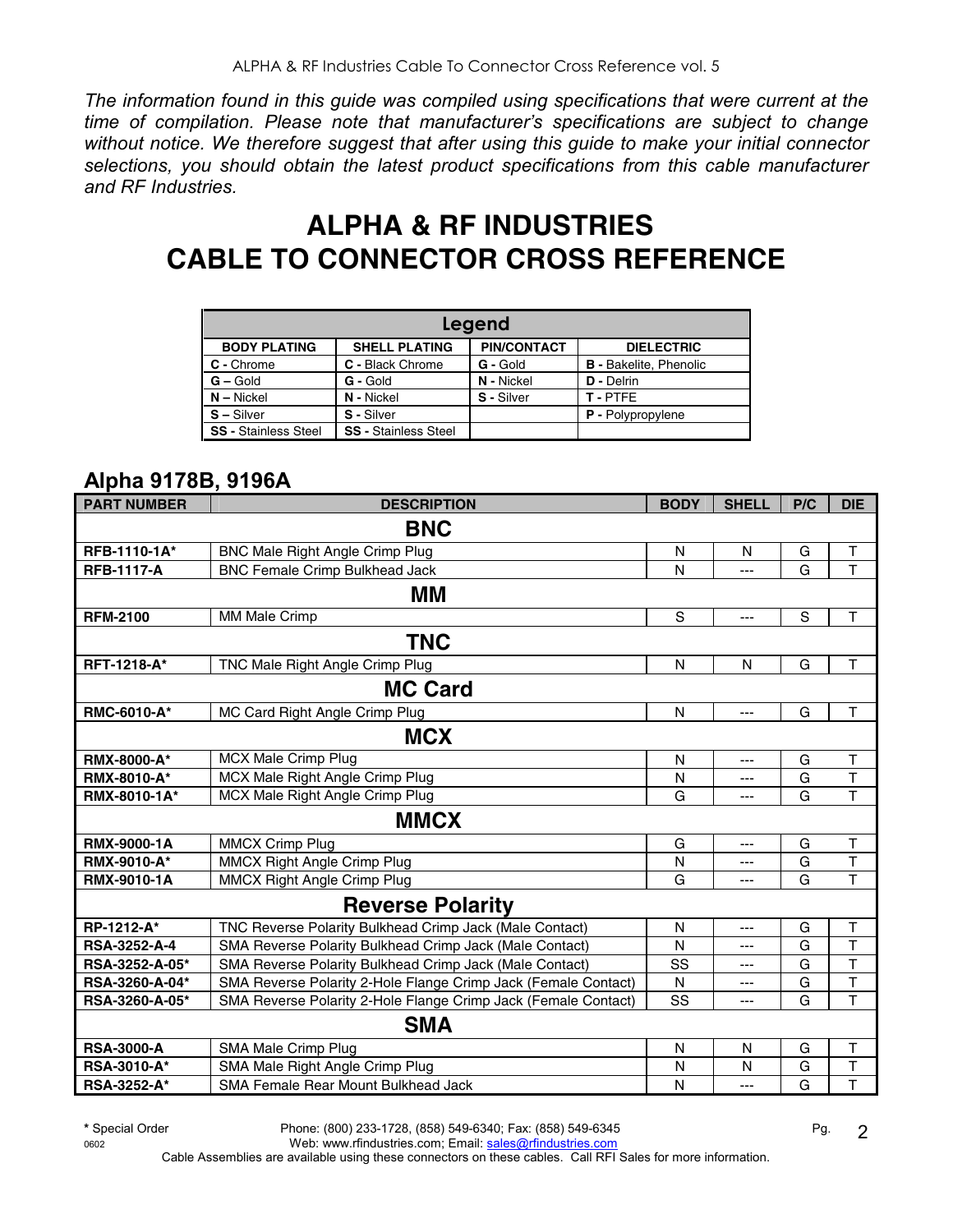|                    | <b>SMB</b>                    |             |              |     |            |
|--------------------|-------------------------------|-------------|--------------|-----|------------|
| <b>RSB-4000-A*</b> | SMB Male Crimp Plug           | N           | $---$        | G   |            |
|                    |                               |             |              |     |            |
| <b>PART NUMBER</b> | <b>DESCRIPTION</b>            | <b>BODY</b> | <b>SHELL</b> | P/C | <b>DIE</b> |
|                    | <b>Reverse Thread</b>         |             |              |     |            |
| RT-3000-A*         | SMA Reverse Thread Crimp Male | N           | N            | G   |            |
|                    | Alpha 9174, 9188A, 9316       |             |              |     |            |

| <b>PART NUMBER</b> | <b>DESCRIPTION</b>                                         | <b>BODY</b>             | <b>SHELL</b>   | P/C         | <b>DIE</b>              |
|--------------------|------------------------------------------------------------|-------------------------|----------------|-------------|-------------------------|
|                    | 1.0/2.3                                                    |                         |                |             |                         |
| RF123-7000-B       | 1.0/2.3 Series Male Snap-On Crimp Plug                     | N                       | ---            | G           | Τ                       |
| RF123-7001-B       | 1.0/2.3 Series Male Slide-On Crimp Plug                    | N                       | $---$          | G           | $\mathsf{T}$            |
| RF123-7002-B       | 1.0/2.3 Series Male Screw-On Crimp Plug                    | N                       | $---$          | G           | T                       |
| RF123-7050-1B      | 1.0/2.3 Series Female Slide-On Crimp Jack                  | G                       | $---$          | G           | $\mathsf{T}$            |
| RF123-7052-1B      | 1.0/2.3 Series Female Crimp Bulkhead Jack                  | G                       | $---$          | G           | $\mathsf{T}$            |
|                    | <b>BNC</b>                                                 |                         |                |             |                         |
| <b>RFB-1100-B</b>  | <b>BNC Male Clamp Solder Plug</b>                          | $\overline{\mathsf{N}}$ | N              | G           | $\top$                  |
| RFB-1106-5         | BNC Male Crimp Plug (Large Ferrule)                        | N                       | N              | G           | $\top$                  |
| RFB-1106-6         | <b>BNC Male Crimp Plug (Small Ferrule)</b>                 | N                       | N              | G           | $\overline{\mathsf{T}}$ |
| <b>RFB-1110-B</b>  | BNC Male R/A Crimp Plug                                    | N                       | N              | G           | $\overline{\mathsf{T}}$ |
| RFB-1116-B-03      | <b>BNC Female Crimp Front-Mount Bulkhead</b>               | N                       | ---            | G           | $\top$                  |
| <b>RFB-1117-BT</b> | BNC Female Crimp Rear-Mount Bulkhead, Panel Thickness .200 | N                       | ---            | G           | $\mathsf T$             |
| RFB-1117-BT-03     | BNC Female Crimp Rear-Mount Bulkhead, Panel Thickness .140 | N                       | ---            | G           | $\top$                  |
| <b>RFB-1123-B</b>  | <b>BNC Female Crimp Socket Jack</b>                        | N                       | $- - -$        | G           | $\mathsf{T}$            |
|                    | <b>FME</b>                                                 |                         |                |             |                         |
| <b>RFE-6000-B</b>  | FME Male Crimp Plug                                        | N                       | N              | G           | T                       |
|                    | MМ                                                         |                         |                |             |                         |
| RFM-2100-1         | MM Male Crimp Plug                                         | S                       | $\overline{a}$ | $\mathbf S$ | T                       |
|                    | N                                                          |                         |                |             |                         |
| RFN-1005-B-03      | N Male Crimp                                               | N                       | N              | G           | Τ                       |
| RFN-1009-B-03*     | N Male Right Angle Crimp, Square Body                      | N                       | N              | G           | $\top$                  |
| RFN-1022-18        | N Female Crimp Bulkhead                                    | N                       | N              | G           | $\overline{\mathsf{T}}$ |
| <b>RFN-1022-8</b>  | N Female Chassis Connector; Bulkhead Rear Mount Crimp      | N                       | ---            | G           | $\mathsf T$             |
| <b>RFN-1027-B</b>  | N Female Crimp                                             | S                       | ---            | G           | $\mathsf{T}$            |
|                    | <b>Modified Shell TNC</b>                                  |                         |                |             |                         |
| <b>RFS-2002</b>    | Modified TNC Male Clamp w/Extended Threads                 | N                       | $---$          | G           | D                       |
|                    | <b>TNC</b>                                                 |                         |                |             |                         |
| RFT-1201-1B*       | <b>TNC Male Clamp Plug</b>                                 | N                       | N              | G           | Τ                       |
| RFT-1202-3         | <b>TNC Male Crimp Plug</b>                                 | N                       | N              | G           | D                       |
| <b>RFT-1212-B</b>  | TNC Female Crimp Rear-Mount Bulkhead                       | N                       | $---$          | G           | D                       |
|                    | <b>Mini-UHF</b>                                            |                         |                |             |                         |
| <b>RFU-600-3</b>   | Mini-UHF Male Crimp Plug                                   | ${\sf N}$               | ${\sf N}$      | G           | $\top$                  |
| RFU-600-10B*       | Mini-UHF Male R/A Crimp Plug                               | N                       | N              | G           | T                       |
| RFU-601-3          | Mini-UHF Female Crimp Jack                                 | N                       | ---            | G           | T                       |
| RFU-617-01         | Mini-UHF Female Crimp Rear Mount Bulkhead with Hardware    | N                       | ---            | G           | D                       |
| <b>RFU-617-B</b>   | Mini-UHF Female Crimp Rear Mount Bulkhead                  | N                       | ---            | G           | D                       |
|                    | <b>MC Card</b>                                             |                         |                |             |                         |
| <b>RMC-6010-B</b>  | MC Card Right Angle Crimp Plug                             | $\mathsf{N}$            |                | G           | $\mathsf T$             |
| * Special Order    | Phone: (800) 233-1728, (858) 549-6340; Fax: (858) 549-6345 |                         |                | Pg.         | 3                       |

Pg. 3

0602 Web: www.rfindustries.com; Email: <u>sales@rfindustries.com</u>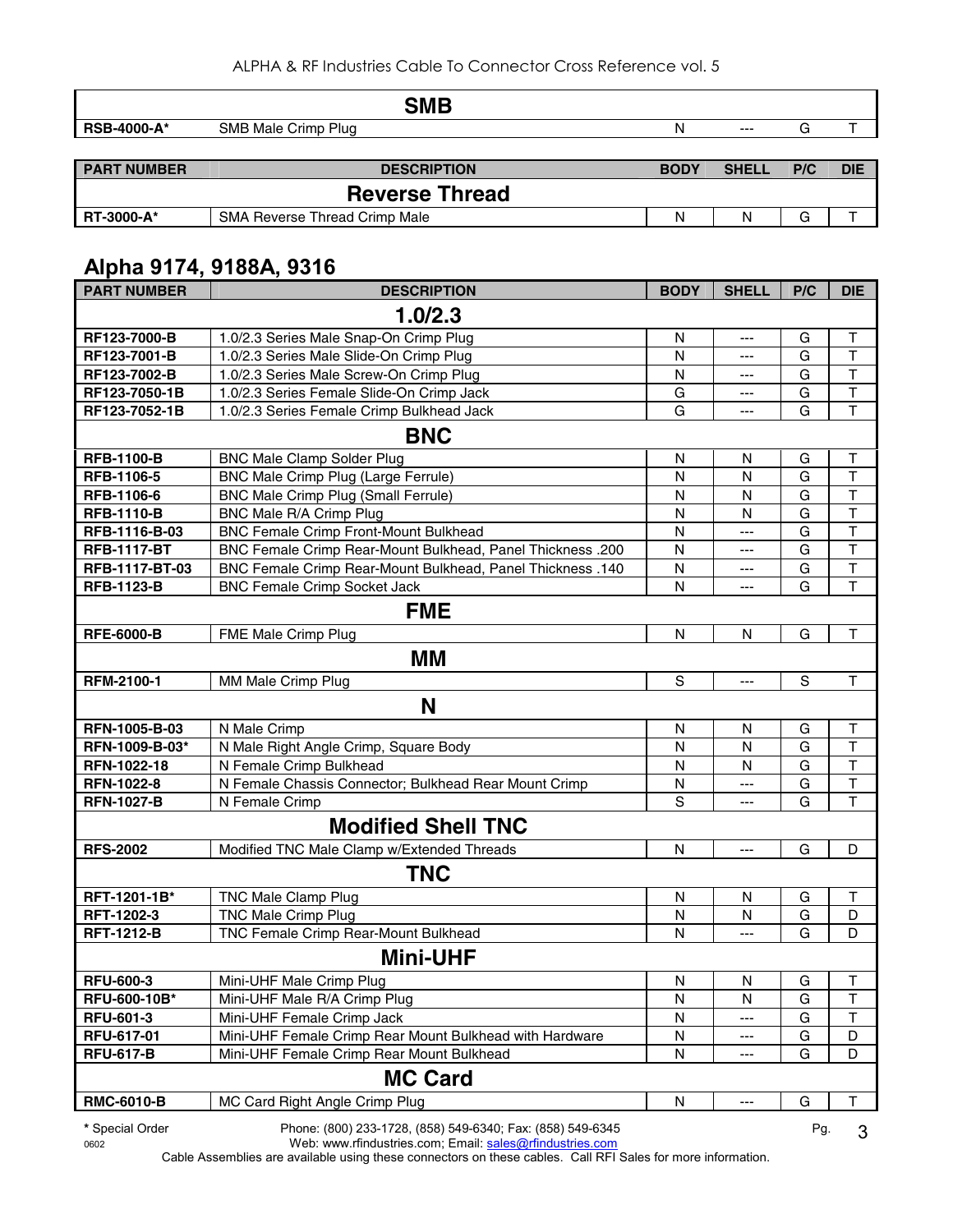|                      | <b>MCX</b>                                                              |             |              |        |                                   |
|----------------------|-------------------------------------------------------------------------|-------------|--------------|--------|-----------------------------------|
| <b>RMX-8000-B</b>    | <b>MCX Male Crimp Plug</b>                                              | N           | ---          | G      | Τ                                 |
|                      | <b>MCX</b>                                                              |             |              |        |                                   |
| RMX-8000-1B          | MCX Male Crimp Plug                                                     | G           | ---          | G      | $\top$                            |
|                      |                                                                         |             |              |        |                                   |
| <b>PART NUMBER</b>   | <b>DESCRIPTION</b>                                                      | <b>BODY</b> | <b>SHELL</b> | P/C    | <b>DIE</b>                        |
| <b>RMX-8010-B</b>    | MCX Male Right Angle Crimp Plug                                         | N           | ---          | G      | Т                                 |
| RMX-8010-1B          | MCX Male Right Angle Crimp Plug                                         | G           | ---          | G      | T                                 |
|                      | <b>MMCX</b>                                                             |             |              |        |                                   |
| <b>RMX-9000-1B</b>   | <b>MMCX Male Crimp Plug</b>                                             | G           | ---          | G      | T                                 |
| RMX-9010-1B          | MMCX Male Right Angle Crimp Plug                                        | G           | ---          | G      | $\overline{\mathsf{T}}$           |
| RMX-9050-1B          | MMCX Female Crimp Jack                                                  | G           | ---          | G      | $\overline{\mathsf{T}}$           |
|                      |                                                                         |             |              |        |                                   |
|                      | <b>Reverse Polarity</b>                                                 |             |              |        |                                   |
| <b>RP-1117-BT</b>    | BNC Reverse Polarity Crimp Bulkhead Jack (Male Contact)                 | N           | N            | G      | Τ                                 |
| RP-1202-1B           | TNC Reverse Polarity Crimp Plug (Female Contact)                        | N           | N<br>N       | G<br>G | $\top$<br>$\overline{\mathsf{T}}$ |
| <b>RP-1212-B</b>     | TNC Reverse Polarity Rear Mount Crimp Bulkhead Jack (Male<br>Contact)   | N           |              |        |                                   |
| <b>RP-1216-B</b>     | TNC Reverse Polarity Crimp Jack (Male Contact)                          | N           | ---          | G      | T                                 |
| <b>RP-3000-B</b>     | SMA Reverse Polarity Crimp Plug (Female Contact)                        | N           | N            | G      | $\overline{\mathsf{T}}$           |
| RP-3000-1B           | SMA Reverse Polarity Crimp Plug (Female Contact)                        | G           | G            | G      | $\overline{\mathsf{T}}$           |
| RP-3010-1B           | SMA Reverse Polarity Right Angle Crimp Plug (Female Contact)            | G           | G            | G      | $\mathsf T$                       |
| RP-3050-1B           | SMA Reverse Polarity Crimp Jack (Male Contact)                          | G           | G            | G      | $\mathsf T$                       |
| RP-3252-1B           | SMA Reverse Polarity Rear Mount Crimp Bulkhead Jack (Male               | G           | G            | G      | $\mathsf{T}$                      |
|                      | Contact)                                                                |             |              |        |                                   |
| <b>RP-4252-B</b>     | SMB Reverse Polarity Rear Mount Crimp Bulkhead Jack (Female<br>Contact) | ${\sf N}$   | ---          | G      | $\mathsf{T}$                      |
|                      | <b>SMA</b>                                                              |             |              |        |                                   |
| <b>RSA-3000-1B</b>   | SMA Male Crimp Plug                                                     | G           | G            | G      | Т                                 |
| <b>RSA-3000-B</b>    | SMA Male Crimp Plug                                                     | N           | N            | G      | $\top$                            |
| <b>RSA-3000-B-SS</b> | SMA Male Crimp Plug                                                     | SS          | SS           | G      | $\top$                            |
| RSA-3000-1B-03       | SMA Male Crimp Plug                                                     | G           | SS           | G      | $\top$                            |
| RSA-3000-7-B*        | SMA Male Crimp Plug                                                     | SS          | SS           | G      | $\top$                            |
| <b>RSA-3010-1B</b>   | SMA Male Right Angle Crimp Plug                                         | G           | G            | G      | $\overline{\mathsf{T}}$           |
| RSA-3010-1B-04       | SMA Male Right Angle Crimp Plug                                         | G           | SS           | G      | $\mathsf T$                       |
| <b>RSA-3010-B</b>    | SMA Male Right Angle Crimp Plug                                         | N           | N            | G      | $\mathsf{T}$                      |
| <b>RSA-3010-B-SS</b> | SMA Male Right Angle Crimp Plug                                         | SS          | SS           | G      | $\sf T$                           |
| <b>RSA-3010-7-B</b>  | SMA Male Right Angle Crimp Plug, Stainless Steel Nut w/Gold             |             |              | G      | T                                 |
| <b>RSA-3050-1B</b>   | Body<br>SMA Female Crimp                                                | G           | G            | G      | T                                 |
| <b>RSA-3050-B</b>    | <b>SMA Female Crimp</b>                                                 | N           | N            | G      | $\mathsf T$                       |
| <b>RSA-3100-B</b>    | SMA Male Clamp Solder Plug                                              | N           | N            | G      | $\top$                            |
| <b>RSA-3110-B</b>    | SMA Male Right Angle Cla mp Plug                                        | N           | N            | G      | $\mathsf T$                       |
| <b>RSA-3252-B</b>    | SMA Female Bulkhead, W/O Gasket                                         | N           | N            | G      | T                                 |
| RSA-3252-B-03        | SMA Female Bulkhead, W Gasket                                           | N           | N            | G      | $\mathsf{T}$                      |
|                      | <b>SMB</b>                                                              |             |              |        |                                   |
| <b>RSB-4000-B</b>    | <b>SMB Crimp Plug</b>                                                   | N           | ---          | G      | $\mathsf T$                       |
| RSB-4000-B-03        | SMB Crimp Plug (See Catalog)                                            | N           | ---          | G      | $\mathsf T$                       |
| <b>RSB-4000-1B</b>   | <b>SMB Crimp Plug</b>                                                   | G           | ---          | G      | $\top$                            |
| <b>RSB-4010-B</b>    | SMB Right Angle Plug                                                    | N           | ---          | G      | T                                 |
| <b>RSB-4010-1B</b>   | SMB Right Angle Plug                                                    | G           | ---          | G      | T                                 |
| <b>RSB-4050-B</b>    | SMB Crimp Jack                                                          | N           | ---          | G      | T                                 |
| <b>RSB-4050-1B</b>   | SMB Crimp Jack                                                          | G           | ---          | G      | $\mathsf{T}$                      |

**\*** Special Order Phone: (800) 233-1728, (858) 549-6340; Fax: (858) 549-6345 Pg.

0602 Web: www.rfindustries.com; Email: <u>sales@rfindustries.com</u>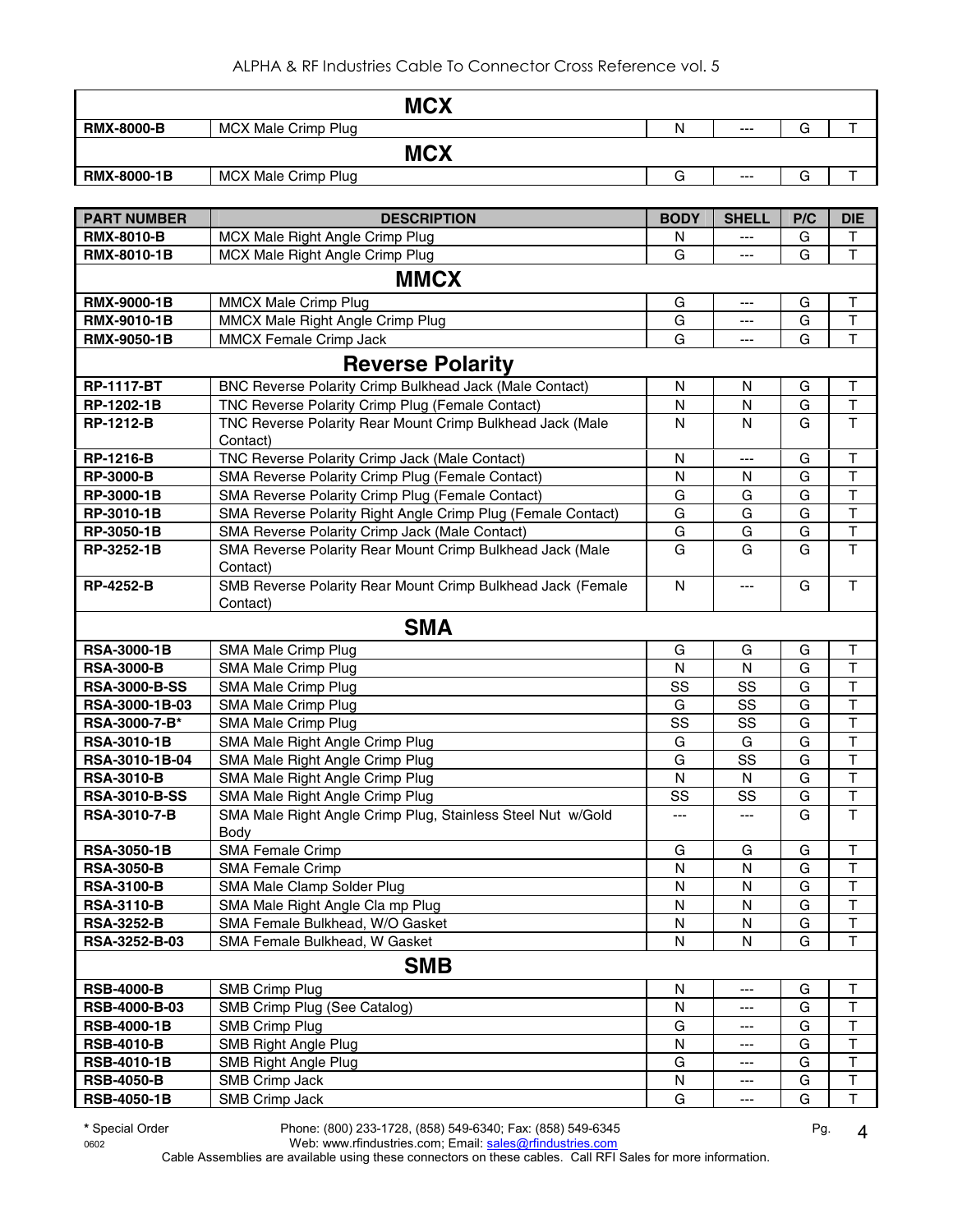| <b>RSB-4055-1B</b> | SMB Right Angle Crimp Jack                   | G | $---$ | G |  |
|--------------------|----------------------------------------------|---|-------|---|--|
| <b>RSB-4100-B</b>  | SMB Clamp Plug                               | N | $---$ | G |  |
| <b>RSB-4252-B</b>  | SMB Jack, Crimp Bulkhead, Rear Mnt, W/D-Flat | N | $---$ | G |  |
|                    | <b>Reverse Thread</b>                        |   |       |   |  |
| RT-3252-1B-04      | <b>SMA Reverse Thread Female Crimp</b>       | N | $---$ | G |  |

#### **Alpha 9058, 9058A, 9058AC, 9058C, 9058X, 9858, 9861C, 9861F, 9871C, 9871F, 9881C**

| <b>PART NUMBER</b>  | <b>DESCRIPTION</b>                                                                | <b>BODY</b>    | <b>SHELL</b>            | P/C            | <b>DIE</b>              |
|---------------------|-----------------------------------------------------------------------------------|----------------|-------------------------|----------------|-------------------------|
|                     | <b>BNC</b>                                                                        |                |                         |                |                         |
| RFB-1100-2          | BNC Male Clamp Solder Plug (Captive Pin); UG-88D/U                                | N              | N                       | G              | D                       |
| <b>RFB-1100-2ST</b> | BNC Male Clamp Solder Plug (Captive Pin); UG-88/U, C/U, D/U,<br>E/U               | S              | S                       | G              | $\mathsf{T}$            |
| <b>RFB-1102-T</b>   | <b>BNC Male Solderless Plug</b>                                                   | N              | N                       | S              | T                       |
| <b>RFB-1104</b>     | <b>BNC Male Twist-on Plug</b>                                                     | N              | $\mathsf{N}$            | $\mathbf S$    | D                       |
| RFB-1106-2          | BNC Male Crimp Plug; UG-1785/U                                                    | N              | N                       | G              | D                       |
| <b>RFB-1106-2ST</b> | BNC Male Crimp Plug; UG-1785/U                                                    | S              | S                       | G              | $\mathsf T$             |
| <b>RFB-1106-2T</b>  | BNC Male Crimp Plug; UG-1785/U                                                    | $\mathsf{N}$   | N                       | G              | $\overline{\mathsf{T}}$ |
| RFB-1106-9          | BNC Male Q/D Univ. Crimp Plug; for BNC, TNC, & N Female                           | N              | N                       | G              | D                       |
| RFB-1106-C-03       | BNC Male Crimp with BeCu Contact                                                  | N              | N                       | G              | D                       |
| RFB-1110-1          | <b>BNC Male Right Angle Crimp Plug</b>                                            | N              | N                       | G              | $\mathsf T$             |
| RFB-1110-C-04       | <b>BNC Male Right Angle Clamp Plug</b>                                            | $\mathbf S$    | S                       | $\overline{G}$ | $\overline{\mathsf{T}}$ |
| <b>RFB-1110-S</b>   | BNC Male Right Angle Solder Plug; UG-913/U, A/U                                   | $\overline{s}$ | $\overline{s}$          | $\overline{s}$ | $\mathsf{T}$            |
| <b>RFB-1117</b>     | <b>BNC Female Crimp Bulkhead</b>                                                  | N              | ---                     | $\overline{G}$ | D                       |
| <b>RFB-1121</b>     | <b>BNC Female Twist-on Jack</b>                                                   | N              | ---                     | $\overline{s}$ | D                       |
| RFB-1123-1          | <b>BNC Female Crimp Jack</b>                                                      | N              | $---$                   | $\overline{G}$ | $\overline{\mathsf{T}}$ |
| <b>RFB-1160</b>     | BNC Wall Plate Flush Mount Crimp Jack                                             | N              | ---                     | G              | D                       |
| <b>RFB-1161</b>     | BNC Wall Plate Flush Mount Twist on Jack                                          | $\mathsf{N}$   | ---                     | G              | D                       |
|                     | <b>7/16 Din</b>                                                                   |                |                         |                |                         |
| RFD-1600-2-C        | 7/16 Din Male Clamp Plug Combo Straight or Right Angle                            | ${\mathsf S}$  | ${\mathsf S}$           | $\mathsf S$    | $\sf T$                 |
| RFD-1605-2-C        | 7/16 Din Male Crimp Plug Combo Straight or Right Angle                            | $\overline{s}$ | $\overline{\mathsf{s}}$ | $\overline{s}$ | $\overline{\mathsf{T}}$ |
| RFD-1625-2-C        | 7/16 Din Female Clamp Jack Combo Straight or Right Angle                          | $\mathbf S$    | $\overline{a}$          | S              | $\top$                  |
| RFD-1630-2-C        | 7/16 Din Female Crimp Jack Combo Straight or Right Angle                          | $\mathbf S$    | ---                     | S              | $\overline{\mathsf{T}}$ |
| RFD-1641-2-C*       | 7/16 Din Female 4-Hole Flange Clamp Panel Mount, Combo<br>Straight or Right Angle | S              | ---                     | S              | $\overline{\mathsf{T}}$ |
| RFD-1642-2-C*       | 7/16 Din Female 4-Hole Flange Crimp Panel Mount, Combo<br>Straight or Right Angle | $\mathbf S$    | $---$                   | $\mathbf S$    | $\mathsf{T}$            |
|                     | <b>FME</b>                                                                        |                |                         |                |                         |
| <b>RFE-6000-C</b>   | FME Male Crimp                                                                    | N              | ---                     | G              | T                       |
| RFE-6000-6C*        | FME Male Crimp, Black                                                             | C              | ---                     | G              | $\mathsf{T}$            |
| <b>RFE-6050-C</b>   | <b>FME Female Crimp</b>                                                           | N              | ---                     | G              | $\top$                  |
| RFE-6050-6C*        | FME Female Crimp, Black                                                           | $\mathsf{C}$   | ---                     | G              | $\overline{\mathsf{T}}$ |
|                     | N                                                                                 |                |                         |                |                         |
| <b>RFN-1000-N</b>   | N Male Solder Clamp Plug; UG-536 B/U                                              | ${\sf N}$      | N                       | G              | T                       |
| <b>RFN-1000-1S</b>  | N Male Solder Clamp Plug; UG-536 A/U                                              | S              | S                       | G              | $\sf T$                 |
| <b>RFN-1001-S</b>   | N Male Solder Plug                                                                | ${\mathsf S}$  | S                       | G              | T                       |
| <b>RFN-1005-2N</b>  | N Male Crimp Plug                                                                 | N              | ${\sf N}$               | G              | $\sf T$                 |
| <b>RFN-1005-3C</b>  | N Male Crimp Plug                                                                 | S              | S                       | G              | $\sf T$                 |
| <b>RFN-1005-5</b>   | N Male Crimp Plug (Quick Disconnect)                                              | ${\mathsf S}$  | S                       | G              | T                       |
| <b>RFN-1009-C</b>   | N Male Right Angle Crimp Plug                                                     | S              | S                       | G              | $\sf T$                 |
| RFN-1009-C-03       | N Male Right Angle Crimp Plug, Square Body                                        | ${\mathsf S}$  | ${\mathsf S}$           | G              | $\top$                  |

**\*** Special Order Phone: (800) 233-1728, (858) 549-6340; Fax: (858) 549-6345 Pg. 0602 Web: www.rfindustries.com; Email: <u>sales@rfindustries.com</u>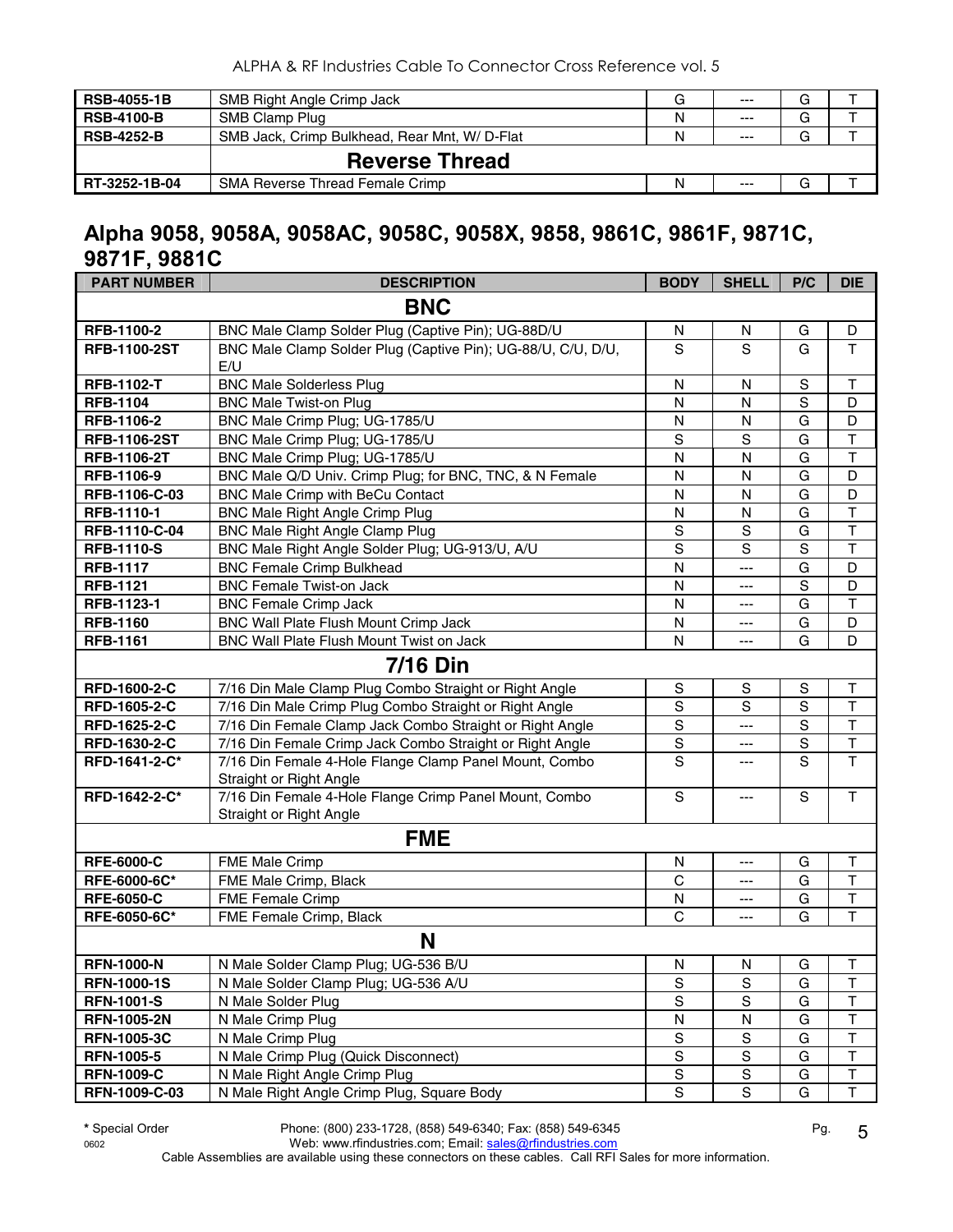| <b>RFN-1021-6</b>   | N Female Chassis, 4-Hole Flange, Solder Clamp                | -S | $---$   | G |  |  |  |
|---------------------|--------------------------------------------------------------|----|---------|---|--|--|--|
| <b>RFN-1022-8-C</b> | N Female Crimp Bulkhead, Rear Mount with O-Ring, for RG-58/U | N  | $- - -$ | G |  |  |  |
| <b>RFN-1025-1</b>   | N Female Cable Clamp Jack; UG-536B/U                         | -S | $- - -$ | G |  |  |  |
| <b>RFN-1027</b>     | N Female Crimp Cable Jack                                    |    | $- - -$ | G |  |  |  |
|                     | <b>Modified Shell SMA</b>                                    |    |         |   |  |  |  |
| <b>RFS-2006</b>     | SMA Male Right Angle Crimp with Modified Shell               | N  | $- - -$ | G |  |  |  |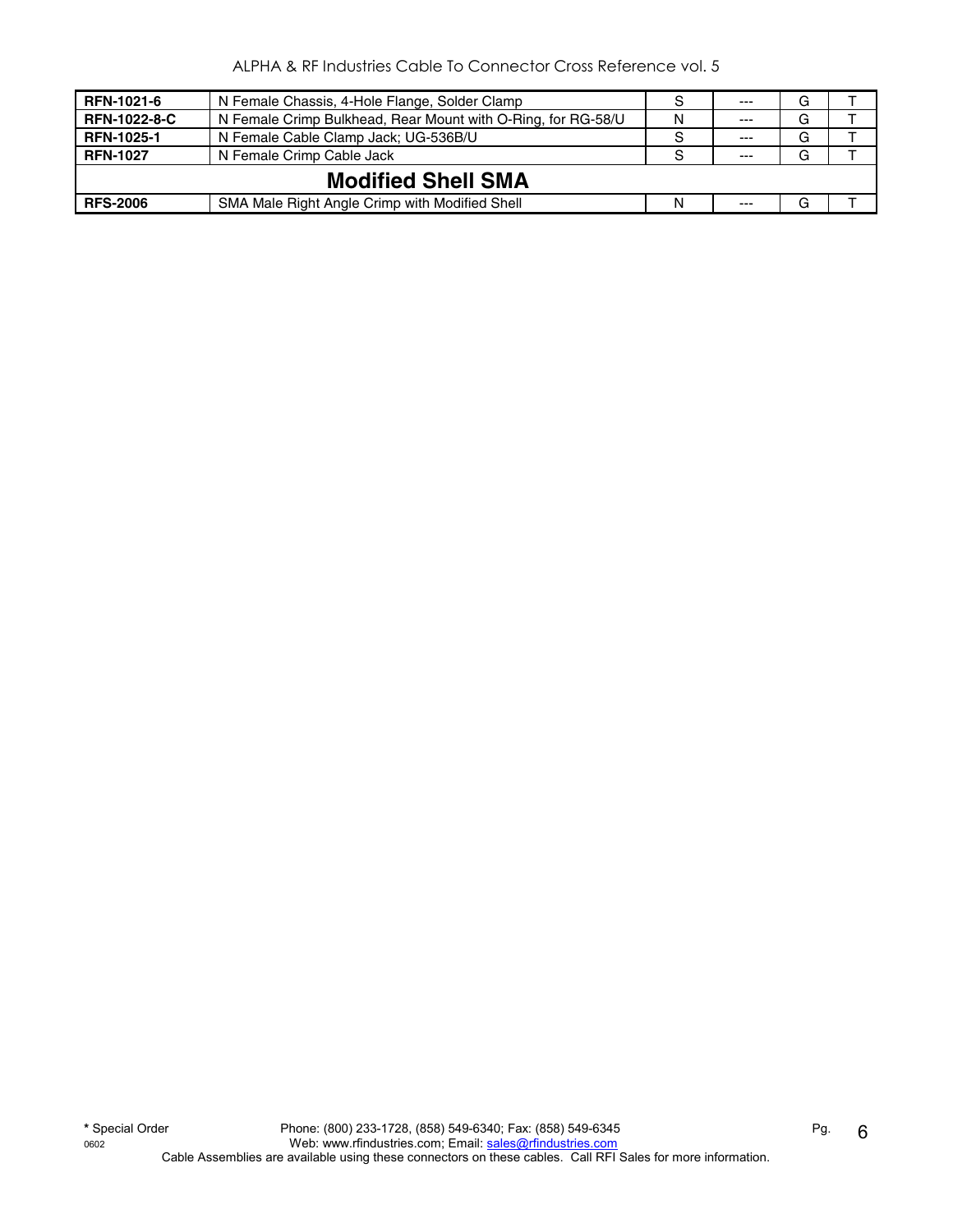| <b>PART NUMBER</b>       | <b>DESCRIPTION</b>                                                                                               | <b>BODY</b>   | <b>SHELL</b> | P/C            | <b>DIE</b>              |
|--------------------------|------------------------------------------------------------------------------------------------------------------|---------------|--------------|----------------|-------------------------|
|                          | <b>TNC</b>                                                                                                       |               |              |                |                         |
| <b>RFT-1200</b>          | TNC Male Clamp Solder Plug; MS39012/26-0101                                                                      | N             | $\mathsf{N}$ | $\mathbf S$    | $\mathsf T$             |
| RFT-1202-2               | TNC Male Crimp Plug (Captive Pin); MS39012/26-0011                                                               | N             | N            | G              | D                       |
| <b>RFT-1202-2B</b>       | TNC Male Crimp Plug (Black Body); MS39012/26-001                                                                 | C             | $\mathsf{C}$ | G              | D                       |
| RFT-1202-2T              | TNC Male Crimp Plug (Captive Pin); MS39012/26-0011                                                               | N             | $\mathsf{N}$ | G              | $\overline{\mathsf{T}}$ |
| RFT-1202-5               | TNC Male Crimp Plug; (Quick Disconnect)                                                                          | N             | $\mathsf{N}$ | G              | D                       |
| <b>RFT-1204</b>          | <b>TNC Male Solderless Plug</b>                                                                                  | N             | N            | $\mathbf S$    | D                       |
| <b>RFT-1206</b>          | TNC Male Twist on Plug; AMP 2221983-7                                                                            | N             | N            | $\overline{s}$ | D                       |
| <b>RFT-1212</b>          | TNC Female Crimp Bulkhead Jack; MS39012/23329/4-14                                                               | N             | ---          | G              | D                       |
| <b>RFT-1214</b>          | TNC Female Twist on Cable Jack                                                                                   | N             | ---          | $\mathbf S$    | D                       |
| RFT-1216-1               | TNC Female Crimp Cable Jack; MS39012/27-0504                                                                     | ${\sf N}$     | ---          | G              | D                       |
| <b>RFT-1218</b>          | TNC Male R/A Crimp Plug; MS39012/30-0504                                                                         | N             | N            | G              | $\mathsf T$             |
|                          | <b>UHF</b>                                                                                                       |               |              |                |                         |
| <b>RFU-500</b>           | UHF Solder Plug; PL-259; Use with RFU-530 Reducer                                                                | ${\mathbb S}$ | N            | S              | Dap                     |
| <b>RFU-501</b>           | UHF Solder Plug; PL-259; Use with RFU-530-S Reducer                                                              | S             | S            | ${\mathsf S}$  | т                       |
| <b>RFU-504</b>           | UHF Male Push on Ferrule (No Installation Tools Req'd.);<br>PL-259                                               | N             | N            | S              | Dap                     |
| <b>RFU-505</b>           | <b>UHF Male Crimp Plug</b>                                                                                       | N             | N            | S              | Dap                     |
| <b>RFU-505-ST</b>        | <b>UHF Male Crimp Plug</b>                                                                                       | S             | S            | $\overline{s}$ | т                       |
| <b>RFU-505-5</b>         | UHF Male Crimp Plug (Short Crimp)                                                                                | N             | $\mathsf{N}$ | N              | D                       |
| <b>RFU-520</b>           | UHF Female Cable Clamp Jack                                                                                      | N             | ---          | $\mathbf S$    | $\mathsf T$             |
| <b>RFU-527</b>           | <b>UHF Female Crimp</b>                                                                                          | N             | N            | $\overline{s}$ | D                       |
| <b>RFU-527-T</b>         | <b>UHF Female Crimp Jack</b>                                                                                     | N             | ---          | S              | $\mathsf{T}$            |
| <b>RFU-530</b>           | Adapter/Reducer; Use with RFU-500                                                                                | N             | ---          | ---            | ---                     |
| <b>RFU-530-S</b>         | Adapter/Reducer; Use with RFU-501                                                                                | S             | ---          | $---$          | ---                     |
| <b>RFU-530-Z*</b>        | Adapter/Reducer; Use with RFU-500 & 501                                                                          | N             | ---          | ---            | ---                     |
|                          | <b>Mini-UHF</b>                                                                                                  |               |              |                |                         |
| <b>RFU-600</b>           | Mini-UHF Push-on Ferrule Plug (No Installation Tools Needed)                                                     | N             | N            | ${\mathsf S}$  | $\mathsf T$             |
| <b>RFU-600-1</b>         | Mini-UHF Male Crimp Plug; (AMP Drawn Metal Type)                                                                 | N             | N            | $\mathbf S$    | D                       |
| <b>RFU-600-2</b>         | Mini-UHF Male Crimp Plug, Short, Black Chrome; Onaglass<br>Antennas                                              | C             | C            | G              | D                       |
| <b>RFU-600-5</b>         | Mini-UHF Male Crimp Plug (Quick Disconnect)                                                                      | N             | N            | G              | D                       |
| <b>RFU-600-6</b>         | Mini-UHF Male Crimp Plug; AMP 2266-001, Amphenol 81-115                                                          | N             | N            | $\mathbf S$    | D                       |
| <b>RFU-600-10C</b>       | Mini-UHF Male R/A Crimp Plug                                                                                     | N             | N            | G              | $\mathsf T$             |
| <b>RFU-601-1</b>         | Mini-UHF Female Crimp Jack                                                                                       | N             | ---          | G              | D                       |
| <b>RFU-617-C</b>         | Mini-UHF Female Crimp Rear Mount Bulkhead Jack                                                                   | N             | ---          | G              | D                       |
|                          | <b>Reverse Polarity</b>                                                                                          |               |              |                |                         |
| <b>RP-1005-C</b>         | N Reverse Polarity Crimp Plug (Female Contact)                                                                   | N             | N            | G              | Т                       |
| <b>RP-1106-C</b>         | <b>BNC Reverse Polarity Crimp Plug (Female Contact)</b>                                                          | N             | N            | G              | Т                       |
| <b>RP-1117-C</b>         | BNC Reverse Polarity Crimp Bulkhead Jack (Male Contact)                                                          | N             | ---          | G              | Т                       |
| <b>RP-1202-C</b>         | TNC Reverse Polarity Crimp Plug (Female Contact)                                                                 | Ν             | N            | G              | $\sf T$                 |
| <b>RP-1212-C</b>         | TNC Reverse Polarity Crimp Bulkhead Jack (Male Contact)                                                          | N             | ---          | G              | $\mathsf T$             |
| <b>RP-3000-C</b>         | SMA Reverse Polarity Crimp Plug (Female Contact)                                                                 | Ν             | N            | G<br>G         | $\mathsf T$<br>$\top$   |
| RP-3000-1C<br>RP-3010-1C | SMA Reverse Polarity Crimp Plug (Female Contact)<br>SMA Reverse Polarity Right Angle Crimp Plug (Female Contact) | G<br>G        | G<br>G       | G              | T                       |
| RP-3050-1C               | SMA Reverse Polarity Crimp Jack (Male Contact)                                                                   | ${\sf N}$     | ---          | G              | $\sf T$                 |
| RP-3252-1C               | SMA Reverse Polarity Crimp Bulkhead Jack (Male Contact)                                                          | G             | ---          | G              | Τ                       |
|                          |                                                                                                                  |               |              |                |                         |
|                          | <b>SMA</b>                                                                                                       |               |              |                |                         |
| <b>RSA-3000-C</b>        | SMA Male Crimp Plug                                                                                              | N             | N            | G              | Т                       |
| <b>RSA-3000-1C</b>       | SMA Male Crimp Plug, Three Piece                                                                                 | N             | G            | G              | Τ                       |
| * Special Order          | Phone: (800) 233-1728, (858) 549-6340; Fax: (858) 549-6345                                                       |               |              | Pg.            | $\overline{7}$          |

0602 Web: www.rfindustries.com; Email: <u>sales@rfindustries.com</u>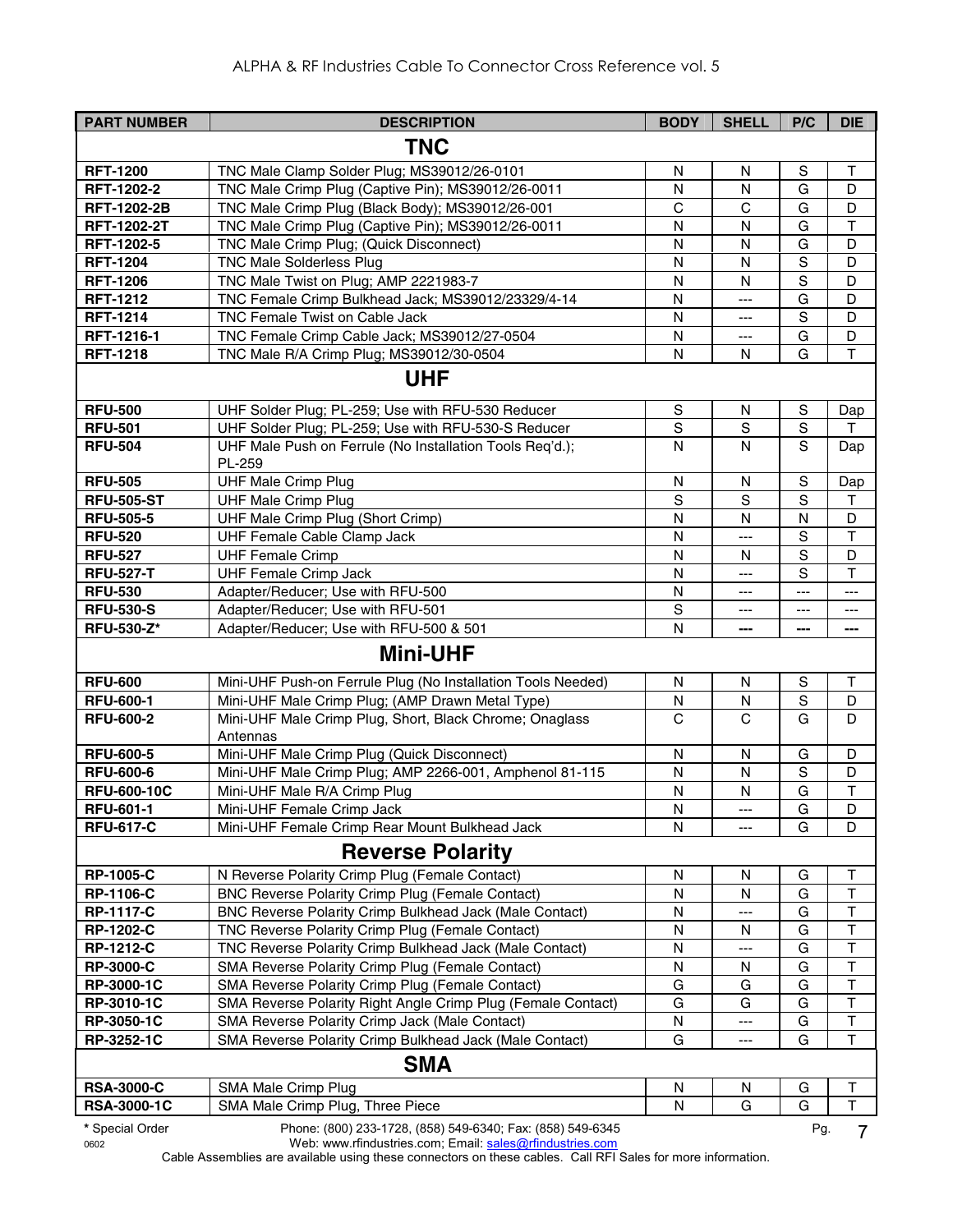| <b>RSA-3010-C</b>  | SMA Male R/A Crimp Plug                      | N           | N            | G   | т          |
|--------------------|----------------------------------------------|-------------|--------------|-----|------------|
| <b>RSA-3050-C</b>  | <b>SMA Female Crimp</b>                      | N           | ---          | G   | т          |
| <b>PART NUMBER</b> | <b>DESCRIPTION</b>                           | <b>BODY</b> | <b>SHELL</b> | P/C | <b>DIE</b> |
| <b>RSA-3060-C*</b> | SMA Female Right Angle Crimp Jack            | N           | ---          | G   | т          |
| <b>RSA-3100-C</b>  | SMA Male Clamp Solder Plug                   | N           | N            | G   | т          |
| <b>RSA-3110-C</b>  | SMA Male Right Angle Clamp Plug              | N           | N            | G   | т          |
| <b>RSA-3220-C*</b> | SMA Male Crimp Bulkhead, 2-Hole Flange       | N           | N            | G   | T          |
| <b>RSA-3230-C*</b> | SMA Male Crimp Bulkhead, 4-Hole Flange       | N           | N            | G   | т          |
| RSA-3252-1C*       | <b>SMA Female Crimp Bulkhead</b>             | G           | ---          | G   | т          |
| <b>RSA-3252-C</b>  | SMA Female Crimp Bulkhead                    | N           | ---          | G   | т          |
| <b>RSA-3260-C</b>  | SMA Female Crimp Bulkhead, 2-Hole Flange     | N           | ---          | G   |            |
| <b>RSA-3270-C</b>  | SMA Female Crimp Bulkhead, 4-Hole Flange     | N           | ---          | G   | т          |
|                    | <b>Reverse Thread</b>                        |             |              |     |            |
| <b>RT-1005-C</b>   | N Reverse Thread Male Crimp Plug             | N           | N            | G   | т          |
| RT-1009-C-03       | N Reverse Thread Right Angle Male Crimp Plug | N           | N            | G   | т          |
| <b>RT-1200-C</b>   | TNC Reverse Thread Male Clamp Plug           | N           | N            | S   | т          |
| <b>RT-1202-C</b>   | TNC Reverse Thread Male Crimp Plug           | N           | N            | G   | D          |
| RT-3000-1C         | SMA Reverse Thread Male Crimp Plug           | N           | N            | G   |            |

#### **Alpha 9055, 9055B, 9223**

| <b>PART NUMBER</b>   | <b>DESCRIPTION</b>                                                                    | <b>SHELL</b>   | <b>BODY</b>    | P/C            | <b>DIE</b>              |
|----------------------|---------------------------------------------------------------------------------------|----------------|----------------|----------------|-------------------------|
|                      | <b>BNC</b>                                                                            |                |                |                |                         |
| RFB-1100-2           | <b>BNC Male Clamp Plug</b>                                                            | N              | N              | G              | D                       |
| <b>RFB-1100-2ST</b>  | <b>BNC Male Clamp Plug</b>                                                            | S              | S              | G              | T                       |
| <b>RFB-1102-T</b>    | <b>BNC Male Solderless Clamp Plug</b>                                                 | N              | N              | S              | T                       |
| <b>RFB-1106-C1ST</b> | <b>BNC Male Crimp Plug</b>                                                            | $\mathbf S$    | S              | G              | $\overline{\mathsf{T}}$ |
| RFB-1106-2TC1        | <b>BNC Male Crimp Plug</b>                                                            | N              | N              | G              | $\overline{\mathsf{T}}$ |
| <b>RFB-1106-C1</b>   | <b>BNC Male Crimp</b>                                                                 | N              | N              | G              | D                       |
| RFB-1110-C-04        | <b>BNC Male Right Angle Clamp Plug</b>                                                | S              | S              | G              | $\overline{\mathsf{T}}$ |
| RFB-1110-C1          | <b>BNC Male Right Angle Crimp Plug</b>                                                | N              | N              | G              | $\overline{T}$          |
| RFB-1117-C1          | <b>BNC Female Crimp Rear Mount Bulkhead Jack</b>                                      | N              | ---            | G              | $\overline{D}$          |
| RFB-1123-C1          | <b>BNC Female Crimp</b>                                                               | N              | $\overline{a}$ | G              | T                       |
|                      | <b>7/16 Din</b>                                                                       |                |                |                |                         |
| RFD-1600-2-C1        | 7/16 Din Male Clamp Plug Combo Straight or Right Angle                                | $\mathbf S$    | S              | S              | T                       |
| RFD-1605-2-C1        | 7/16 Din Male Crimp Plug Combo Straight or Right Angle                                | $\mathsf S$    | S              | $\overline{s}$ | T                       |
| RFD-1611-2-C1*       | 7/16 Din Male Crimp Rear Mount Bulkhead Plug                                          | $\mathbf S$    | S              | $\mathbf S$    | T                       |
| RFD-1625-2-C1        | 7/16 Din Female Clamp Jack Combo Straight or Right Angle                              | $\mathbf S$    | ---            | $\mathbf S$    | $\overline{\mathsf{T}}$ |
| RFD-1630-2-C1        | 7/16 Din Female Crimp Jack Combo Straight or Right Angle                              | $\mathbf S$    | ---            | $\mathbf S$    | T                       |
| RFD-1641-2-C1*       | 7/16 Din Female 4-Hole Flange Panel Mount Clamp Jack Combo<br>Straight or Right Angle | $\overline{s}$ | $---$          | $\overline{s}$ | $\overline{\mathsf{T}}$ |
| RFD-1642-2-C1*       | 7/16 Din Female 4-Hole Flange Panel Mount Crimp Jack Combo<br>Straight or Right Angle | S              | ---            | S              | т                       |
|                      | N                                                                                     |                |                |                |                         |
| <b>RFN-1000-N</b>    | N Male Clamp Plug                                                                     | N              | N              | G              | T                       |
| <b>RFN-1000-1S</b>   | N Male Clamp Plug                                                                     | S              | $\mathbf S$    | G              | $\mathsf{T}$            |
| <b>RFN-1001-S</b>    | N Male Solder Plug                                                                    | S              | $\overline{s}$ | G              | $\overline{\mathsf{T}}$ |
| <b>RFN-1005-C1</b>   | N Male Crimp Plug                                                                     | $\overline{s}$ | N              | G              | T                       |
| RFN-1005-3C1         | N Male Crimp Plug                                                                     | $\mathbf S$    | S              | G              | $\overline{\mathsf{T}}$ |
| <b>RFN-1005-5C1</b>  | N Male Quick Disconnect Crimp Plug                                                    | $\overline{s}$ | $\overline{s}$ | G              | T                       |
| <b>RFN-1009-C1</b>   | N Male R/A Crimp Plug                                                                 | S              | S              | G              | $\top$                  |
| RFN-1021-6           | N Female 4-Hole Flange Panel Mount Clamp Jack                                         | S              | ---            | G              | T                       |
| RFN-1022-8-C1        | N Female Crimp, Rear Mount Bulkhead, RG-142/U                                         | N              | $\overline{a}$ | G              | T                       |

**\*** Special Order Phone: (800) 233-1728, (858) 549-6340; Fax: (858) 549-6345 Pg. 0602 Web: www.rfindustries.com; Email: <u>sales@rfindustries.com</u>

8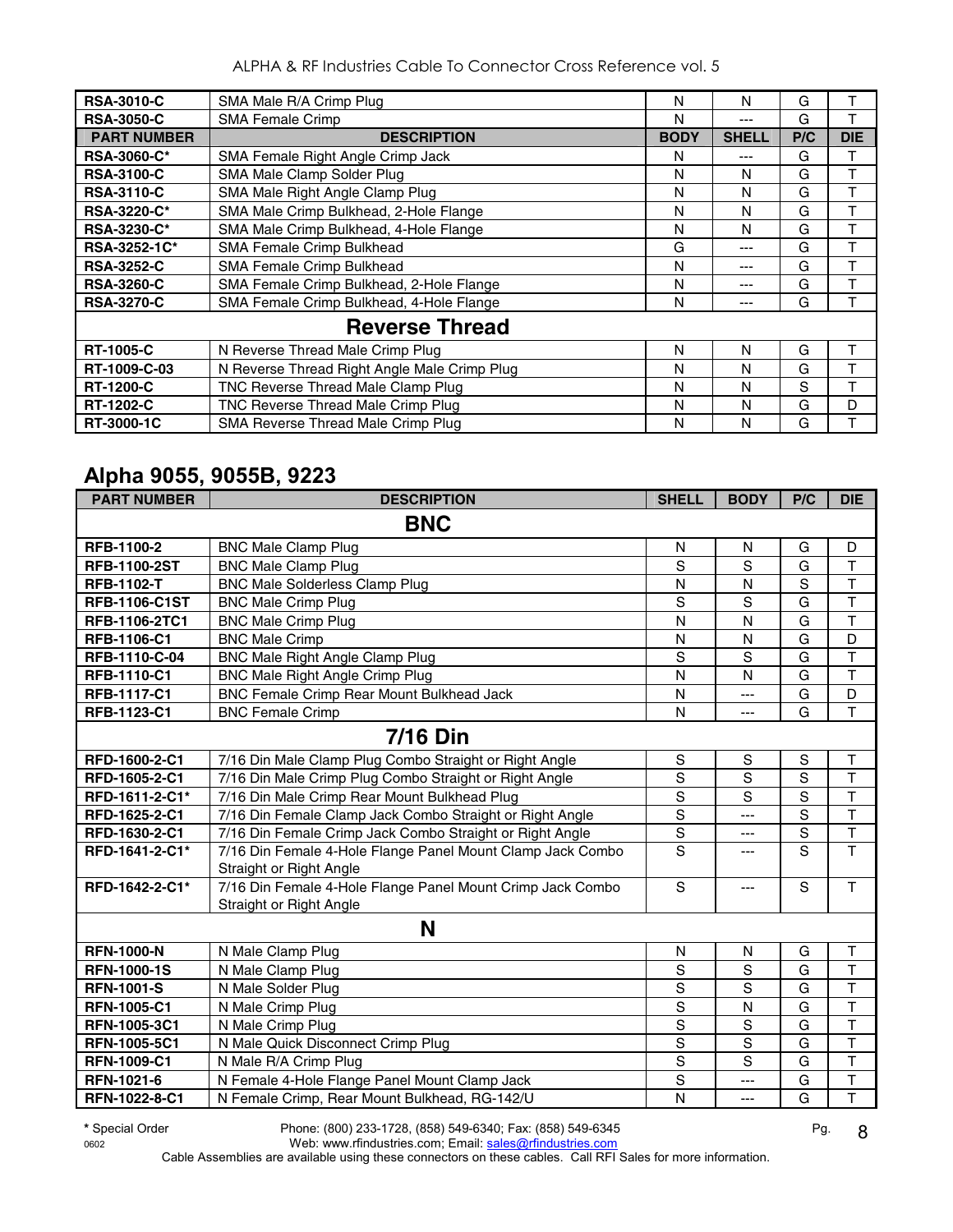| RFN-1025-1                           | Clamp Jack<br>$\cdots$<br><b>Female</b><br>N | $--$ | - |
|--------------------------------------|----------------------------------------------|------|---|
| <b>RFN-1027</b><br>$\sim$<br>' ا ب∙′ | .<br>Female<br>Crimp Jack<br>N               | $--$ |   |

| <b>PART NUMBER</b> | <b>DESCRIPTION</b>                                           | <b>BODY</b>       | <b>SHELL</b> | P/C         | <b>DIE</b>              |  |  |
|--------------------|--------------------------------------------------------------|-------------------|--------------|-------------|-------------------------|--|--|
|                    | <b>TNC</b>                                                   |                   |              |             |                         |  |  |
| <b>RFT-1200</b>    | <b>TNC Male Clamp Plug</b>                                   | ${\sf N}$         | $\mathsf{N}$ | G           | $\top$                  |  |  |
| RFT-1202-C1        | <b>TNC Male Crimp Plug</b>                                   | N                 | N            | G           | D                       |  |  |
| RFT-1202-2TC1      | TNC Male Crimp, RG-142/U                                     | N                 | N            | G           | $\top$                  |  |  |
| RFT-1212-C1        | TNC Female Crimp Bulkhead Jack, Rear Mount with D-Flat & O-  | N                 | ---          | G           | D                       |  |  |
|                    | Ring                                                         |                   |              |             |                         |  |  |
| RFT-1216-C1        | <b>TNC Female Crimp Jack</b>                                 | N                 | ---          | G           | D                       |  |  |
| RFT-1218-C1        | TNC Male R/A Crimp Plug                                      | N                 | N            | G           | $\mathsf T$             |  |  |
|                    | <b>UHF</b>                                                   |                   |              |             |                         |  |  |
| <b>RFU-500</b>     | UHF Solder Plug, PL-259                                      | $\mathsf S$       | N            | S           | Dap                     |  |  |
| <b>RFU-501</b>     | UHF Solder Plug, PL-259                                      | $\mathsf S$       | S            | S           | T                       |  |  |
| <b>RFU-505-C1</b>  | <b>UHF Male Crimp</b>                                        | N                 | $\mathsf{N}$ | S           | Dap                     |  |  |
| <b>RFU-520</b>     | <b>UHF Female Clamp Jack</b>                                 | N                 | ---          | S           | Т                       |  |  |
| <b>RFU-530</b>     | Reducer/Adapter, Use with RFU-500 & 501; UG-175/U            | ---               | N            | $---$       | $---$                   |  |  |
| <b>RFU-530-S</b>   | Reducer/Adapter, Use with RFU-500 & 501; UG-175/U            | ---               | S            | $---$       | $---$                   |  |  |
| <b>RFU-530-Z*</b>  | Reducer/Adapter, Use with RFU-500 & 501; UG-175/U            | $\qquad \qquad -$ | N            | $---$       | ---                     |  |  |
| <b>Mini-UHF</b>    |                                                              |                   |              |             |                         |  |  |
| RFU-600-1C1        | Mini UHF Male Crimp Plug                                     | N                 | N            | G           | D                       |  |  |
| <b>RFU-600-6C1</b> | Mini UHF Male Crimp Plug                                     | ${\sf N}$         | N            | $\mathbf S$ | D                       |  |  |
| RFU-600-10C1       | Mini UHF Male R/A Crimp Plug                                 | N                 | N            | G           | $\mathsf T$             |  |  |
| <b>RFU-601-C1</b>  | Mini UHF Female Crimp Jack, Diecast Zinc                     | N                 | ---          | S           | D                       |  |  |
|                    | <b>Reverse Polarity</b>                                      |                   |              |             |                         |  |  |
| RP-1005-C1         | N Reverse Polarity Crimp Plug (Female Contact)               | N                 | N            | G           | $\top$                  |  |  |
| RP-1202-C1         | TNC Reverse Polarity Crimp Plug (Female Contact)             | ${\sf N}$         | ${\sf N}$    | G           | $\mathsf T$             |  |  |
| RP-1212-C1         | TNC Reverse Polarity Rear Mount Bulkhead Crimp Jack (Male    | N                 |              | G           | $\mathsf T$             |  |  |
|                    | Contact)                                                     |                   |              |             |                         |  |  |
| RP-3000-C1         | SMA Reverse Polarity Crimp Plug (Female Contact)             | N                 | N            | G           | $\top$                  |  |  |
| RP-3000-1C1        | SMA Reverse Polarity Crimp Plug (Female Contact)             | G                 | G            | G           | $\mathsf{T}$            |  |  |
| RP-3010-1C1        | SMA Reverse Polarity Right Angle Crimp Plug (Female Contact) | G                 | G            | G           | $\top$                  |  |  |
| RP-3050-1C1        | SMA Reverse Polarity Crimp Jack (Male Contact)               | G                 | ---          | G           | $\overline{\mathsf{T}}$ |  |  |
| RP-3252-1C1        | SMA Reverse Polarity Bulkhead Crimp Jack (Male Contact)      | G                 | ---          | G           | $\overline{\mathsf{T}}$ |  |  |
|                    | <b>SMA</b>                                                   |                   |              |             |                         |  |  |
| <b>RSA-3000-C1</b> | SMA Male Crimp Plug                                          | N                 | N            | G           | T                       |  |  |
| RSA-3010-1C1       | SMA Male Right Angle Crimp                                   | G                 | G            | G           | T                       |  |  |
| RSA-3010-C1        | SMA Male Right Angle Crimp                                   | $\mathsf{N}$      | N            | G           | $\top$                  |  |  |
| RSA-3050-C1        | SMA Female Crimp Jack                                        | N                 |              | G           | $\top$                  |  |  |
| <b>RSA-3100-C</b>  | SMA Male Clamp Plug                                          | $\mathsf{N}$      | N            | G           | $\overline{\mathsf{T}}$ |  |  |
| <b>RSA-3110-C</b>  | SMA Male Right Angle Clamp Plug                              | ${\sf N}$         | N            | G           | T                       |  |  |
| RSA-3252-1C1       | SMA Female Crimp Rear Mount Bulkhead Jack                    | G                 |              | G           | $\overline{\mathsf{T}}$ |  |  |
| RSA-3252-C1        | SMA Female Crimp Rear Mount Bulkhead Jack                    | N                 |              | G           | $\mathsf T$             |  |  |
|                    | <b>Reverse Thread</b>                                        |                   |              |             |                         |  |  |
| RT-1005-C1         | N Reverse Thread Male Crimp Plug                             | N                 | N            | G           | Τ                       |  |  |
| RT-1009-C1-03      | N Reverse Thread Male Right Angle Crimp Plug                 | $\mathsf{N}$      | N            | G           | $\mathsf{T}$            |  |  |
| <b>RT-1200-C</b>   | TNC Reverse Thread Male Crimp Plug                           | N                 | N            | G           | T                       |  |  |
| RT-1202-C1         | TNC Reverse Thread Male Crimp Plug                           | N                 | N            | G           | $\sf T$                 |  |  |
| RT-3000-1C1        | SMA Reverse Thread Male Crimp Plug                           | G                 | G            | G           | $\overline{\mathsf{T}}$ |  |  |

**\*** Special Order Phone: (800) 233-1728, (858) 549-6340; Fax: (858) 549-6345 Pg.

0602 Web: www.rfindustries.com; Email: <u>sales@rfindustries.com</u>

9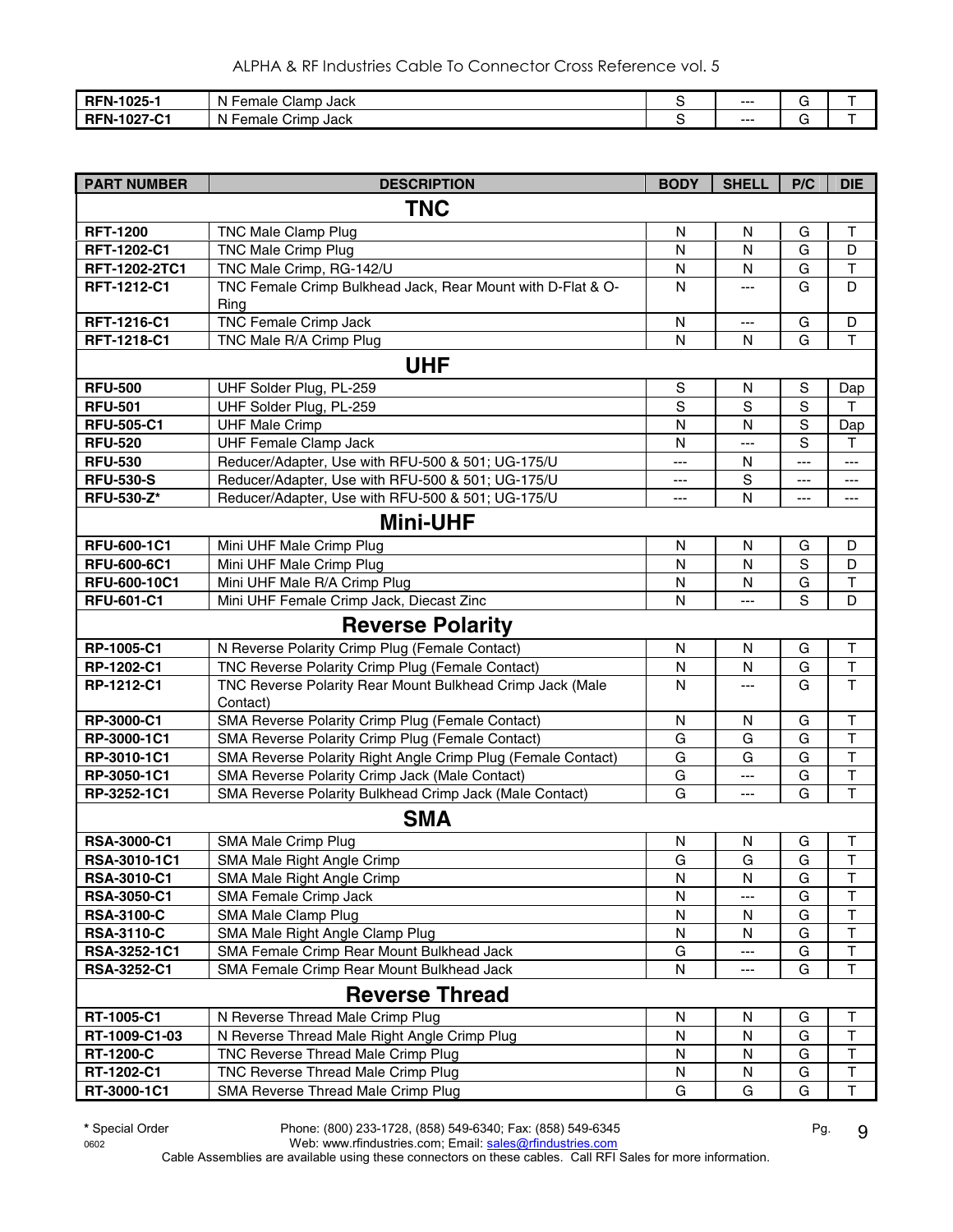| <b>PART NUMBER</b>   | <b>DESCRIPTION</b>                                                                    | <b>SHELL</b>           | <b>BODY</b>    | P/C         | <b>DIE</b>                             |
|----------------------|---------------------------------------------------------------------------------------|------------------------|----------------|-------------|----------------------------------------|
|                      | <b>BNC</b>                                                                            |                        |                |             |                                        |
| <b>RFB-1100-C2ST</b> | <b>BNC Male Clamp Plug</b>                                                            | S                      | S              | G           | $\mathsf T$                            |
| <b>PART NUMBER</b>   | <b>DESCRIPTION</b>                                                                    | <b>BODY</b>            | <b>SHELL</b>   | P/C         | <b>DIE</b>                             |
| RFB-1106-C2          | <b>BNC Male Crimp Plug</b>                                                            | N                      | N              | G           | D                                      |
| <b>RFB-1106-C2ST</b> | <b>BNC Male Crimp Plug</b>                                                            | S                      | S              | G           | Т                                      |
| <b>RFB-1106-C2T</b>  | <b>BNC Male Crimp Plug</b>                                                            | N                      | N              | G           | $\overline{\mathsf{T}}$                |
| <b>RFB-1110-C2</b>   | <b>BNC Male Right Angle Crimp Plug</b>                                                | N                      | N              | G           | T                                      |
| <b>RFB-1110-C2S</b>  | <b>BNC Male Right Angle Clamp Plug</b>                                                | S                      | S              | S           | $\top$                                 |
| <b>RFB-1117-C2</b>   | <b>BNC Female Crimp Rear Mount Bulkhead Jack</b>                                      | N                      | ---            | G           | D                                      |
| RFB-1123-C2          | <b>BNC Female Crimp Jack</b>                                                          | N                      | $\overline{a}$ | G           | $\overline{\mathsf{T}}$                |
|                      | <b>7/16 Din</b>                                                                       |                        |                |             |                                        |
| RFD-1600-2-C         | 7/16 Din Male Clamp Plug Combo Straight or Right Angle                                | $\mathbf S$            | S              | $\mathbb S$ | т                                      |
| RFD-1605-2-C         | 7/16 Din Male Crimp Plug Combo Straight or Right Angle                                | S                      | S              | S           | $\top$                                 |
| RFD-1625-2-C         | 7/16 Din Female Clamp Jack Combo Straight or Right Angle                              | $\overline{s}$         | ---            | $\mathbf S$ | $\overline{\mathsf{T}}$                |
| RFD-1630-2-C         | 7/16 Din Female Crimp Jack Combo Straight or Right Angle                              | $\overline{s}$         | ---            | S           | $\overline{\mathsf{T}}$                |
| RFD-1641-2-C*        | 7/16 Din Female 4-Hole Flange Panel Mount Clamp Jack Combo                            | S                      | ---            | S           | $\mathsf{T}$                           |
| RFD-1642-2-C*        | Straight or Right Angle<br>7/16 Din Female 4-Hole Flange Panel Mount Crimp Jack Combo | S                      | $---$          | $\mathbf S$ | $\mathsf{T}$                           |
|                      | Straight or Right Angle                                                               |                        |                |             |                                        |
|                      | <b>FME</b>                                                                            |                        |                |             |                                        |
| RFE-6050-C2          | FME Female Crimp Jack                                                                 | N                      | $---$          | G           | т                                      |
|                      |                                                                                       |                        |                |             |                                        |
|                      | N                                                                                     |                        |                |             |                                        |
| <b>RFN-1000-C2</b>   | N Male Clamp Plug                                                                     | N                      | N              | G           | T                                      |
| <b>RFN-1000-C2S</b>  | N Male Clamp Plug                                                                     | S                      | S              | G           | $\top$                                 |
| <b>RFN-1001-S</b>    | N Male Solder Plug                                                                    | S                      | $\overline{s}$ | G           | $\overline{\mathsf{T}}$                |
| <b>RFN-1005-C2</b>   | N Male Crimp                                                                          | N                      | N              | G           | $\overline{\mathsf{T}}$                |
| <b>RFN-1005-C2S</b>  | N Male Crimp                                                                          | $\mathbf S$            | $\mathbf S$    | G           | $\overline{\mathsf{T}}$                |
| <b>RFN-1009-C2</b>   | N Male Right Angle Crimp                                                              | S                      | S              | G           | $\overline{\mathsf{T}}$                |
| RFN-1022-8-C2        | N Female Crimp, Rear Mount Bulkhead                                                   | N                      | ---            | G           | $\overline{\mathsf{T}}$                |
| <b>RFN-1025-C2</b>   | N Female Solder Clamp                                                                 | S                      | ---            | G           | $\mathsf T$<br>$\overline{\mathsf{T}}$ |
| <b>RFN-1027-C2</b>   | N Female Crimp Jack                                                                   | S                      | $\overline{a}$ | G           |                                        |
|                      | <b>TNC</b>                                                                            |                        |                |             |                                        |
| <b>RFT-1200-C2</b>   | <b>TNC Male Clamp</b>                                                                 | N                      | N              | $\mathbb S$ | $\top$                                 |
| RFT-1202-C2          | <b>TNC Male Crimp</b>                                                                 | N                      | $\mathsf{N}$   | G           | D                                      |
| <b>RFT-1202-C2T</b>  | <b>TNC Male Crimp</b>                                                                 | N                      | N              | G           | Τ                                      |
| RFT-1212-C2          | TNC Female Crimp Rear Mount Bulkhead Jack                                             | N                      | N              | G           | D                                      |
| RFT-1216-C2          | <b>TNC Female Crimp Jack</b>                                                          | N                      | N              | G           | D                                      |
| RFT-1218-C2          | TNC Male Right Angle Crimp Plug                                                       | ${\sf N}$              | N              | G           | $\mathsf T$                            |
|                      | <b>UHF</b>                                                                            |                        |                |             |                                        |
| <b>RFU-500</b>       | <b>UHF Male Solder Plug</b>                                                           | $\mathbb S$            | N              | S           | Dap                                    |
| <b>RFU-501</b>       | <b>UHF Male Solder Plug</b>                                                           | $\mathbf S$            | S              | $\mathbf S$ | т                                      |
| <b>RFU-504</b>       | UHF Male Push-On Ferrule Plug                                                         | N                      | N              | $\mathbf S$ | Dap                                    |
| <b>RFU-505</b>       | <b>UHF Male Crimp Plug</b>                                                            | N                      | N              | $\mathbf S$ | Dap                                    |
| <b>RFU-505-ST</b>    | <b>UHF Male Crimp Plug</b>                                                            | $\mathbb S$            | S              | $\mathbf S$ | Τ                                      |
| <b>RFU-505-5</b>     | <b>UHF Male Crimp Plug</b>                                                            | N                      | N              | ${\sf N}$   | D                                      |
| <b>RFU-520-C2</b>    | <b>UHF Female Clamp Jack</b>                                                          | N                      | $---$          | S           | $\mathsf{T}$                           |
| <b>RFU-530</b>       | Reducer/Adapter, Use with RFU-500 & 501; UG-175/U                                     | $---$                  | N              | ---         | ---                                    |
| <b>RFU-530-S</b>     | Reducer/Adapter, Use with RFU-500 & 501; UG-175/U                                     | $\qquad \qquad \cdots$ | S              | ---         | $---$                                  |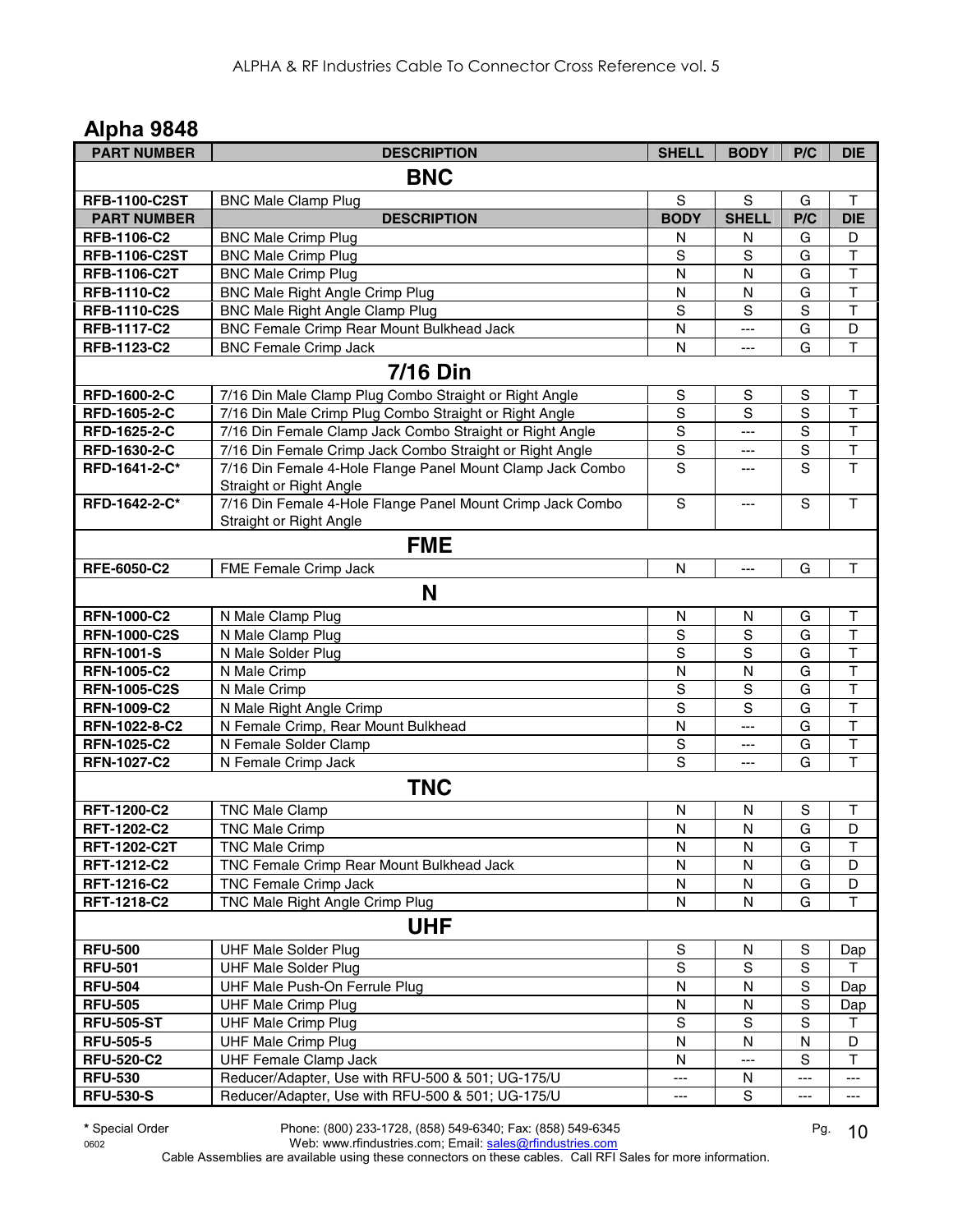| <b>RFU-530-Z*</b>  | Reducer/Adapter, Use with RFU-500 & 501; UG-175/U       | ---         | N            | --- | ---        |  |
|--------------------|---------------------------------------------------------|-------------|--------------|-----|------------|--|
| <b>Mini-UHF</b>    |                                                         |             |              |     |            |  |
| <b>RFU-600-1C2</b> | Mini UHF Male Crimp Plug                                | N           | N            | G   | D          |  |
| <b>RFU-601-C2</b>  | Mini UHF Female Crimp Jack                              | N           | N            | S   | D          |  |
|                    | <b>Reverse Polarity</b>                                 |             |              |     |            |  |
| RP-1106-C2         | <b>BNC Reverse Polarity Crimp Plug (Female Contact)</b> | N           | N            | G   | T          |  |
| RP-1202-C2         | TNC Reverse Polarity Crimp Plug (Female Contact)        | N           | N            | G   | T          |  |
| <b>RP-3000-C2</b>  | SMA Reverse Polarity Crimp Plug (Female Contact)        | N           | N            | G   | T          |  |
| <b>PART NUMBER</b> | <b>DESCRIPTION</b>                                      | <b>BODY</b> | <b>SHELL</b> | P/C | <b>DIE</b> |  |
|                    | <b>SMA</b>                                              |             |              |     |            |  |
| RSA-3000-1C2       | SMA Male Crimp Plug                                     | G           | G            | G   | Τ          |  |
| <b>RSA-3000-C2</b> | SMA Male Crimp Plug                                     | N           | N            | G   | T          |  |
| <b>RSA-3010-C2</b> | SMA Male Right Angle Crimp Plug                         | N           | N            | G   | T          |  |
| <b>RSA-3050-C2</b> | SMA Female Crimp Jack                                   | N           | ---          | G   | T          |  |
| <b>RSA-3100-C2</b> | SMA Male Solder Clamp Plug                              | N           | N            | G   | Τ          |  |
| <b>RSA-3252-C2</b> | <b>SMA Female Rear Mount Bulkhead Jack</b>              | N           | ---          | G   | T          |  |
|                    | <b>Reverse Thread</b>                                   |             |              |     |            |  |
| RT-1005-C2         | N Reverse Thread Male Crimp Plug                        | N           | N            | G   | т          |  |
| RT-1202-C2         | TNC Reverse Thread Male Crimp Plug                      | N           | N            | G   | т          |  |

#### **Alpha 9059, 9059B, 9059C, 9062, 9062A, 9062AC, 9259, 9803C, 9830, 9840, 9845**

| <b>PART NUMBER</b>  | <b>DESCRIPTION</b>                                   | <b>BODY</b> | <b>SHELL</b> | P/C | <b>DIE</b>              |  |  |
|---------------------|------------------------------------------------------|-------------|--------------|-----|-------------------------|--|--|
|                     | <b>BNC</b>                                           |             |              |     |                         |  |  |
| <b>RFB-1701-D</b>   | <b>BNC Male Clamp Plug</b>                           | N           | N            | G   | $\mathsf T$             |  |  |
| <b>RFB-1705</b>     | <b>BNC Male Twist-on Plug</b>                        | N           | N            | S   | D                       |  |  |
| <b>RFB-1706-9</b>   | <b>BNC Male Crimp Plug (Quick Disconnect)</b>        | N           | N            | G   | D                       |  |  |
| <b>RFB-1707-D</b>   | <b>BNC Male Crimp Plug</b>                           | N           | N            | G   | T                       |  |  |
| <b>RFB-1707-2</b>   | BNC Male Crimp Plug; UG-1789/U                       | N           | N            | G   | D                       |  |  |
| <b>RFB-1709-D*</b>  | BNC Male Right Angle Clamp Plug                      | N           | N            | G   | $\overline{\mathsf{T}}$ |  |  |
| <b>RFB-1710-D</b>   | BNC Male Right Angle Crimp Plug                      | N           | N            | G   | $\mathsf{T}$            |  |  |
| RFB-1710-D-05*      | BNC Male Right Angle Twist On Plug                   | N           | N            | G   | T                       |  |  |
| <b>RFB-1717</b>     | <b>BNC Female Crimp Bulkhead Jack</b>                | N           | ---          | G   | D                       |  |  |
| <b>RFB-1717-D</b>   | BNC Female Crimp Rear Mount Bulkhead Jack            | N           | ---          | G   | T                       |  |  |
| <b>RFB-1720</b>     | BNC Female Solder Clamp Socket; UG-261/U             | N           | ---          | S   | T                       |  |  |
| <b>RFB-1720-D*</b>  | <b>BNC Female Clamp Jack</b>                         | N           | ---          | G   | T                       |  |  |
| <b>RFB-1722</b>     | <b>BNC Female Twist-on Socket Jack</b>               | N           | ---          | S   | D                       |  |  |
| <b>RFB-1724</b>     | <b>BNC Female Crimp Jack</b>                         | N           | ---          | G   | D                       |  |  |
| <b>RFB-1724-D</b>   | <b>BNC Female Crimp Jack</b>                         | N           | ---          | G   | $\mathsf{T}$            |  |  |
| <b>RFB-1760</b>     | BNC Wall Plate Flush Mount Crimp Jack                | N           | ---          | G   | D                       |  |  |
| <b>RFB-1761</b>     | <b>BNC Wall Plate Flush Mount Twist-on Jack</b>      | N           | ---          | G   | D                       |  |  |
| <b>Mini Bayonet</b> |                                                      |             |              |     |                         |  |  |
| <b>RFM-2000</b>     | Mini-Bayonet Female Crimp Cable Jack; Kings KM-59-23 | N           | ---          | G   | T                       |  |  |
|                     | N                                                    |             |              |     |                         |  |  |
| <b>RFN-1001-S</b>   | N Male Solder Plug                                   | S           | S            | G   | T                       |  |  |
| <b>RFN-1904-1N</b>  | N Male Clamp Solder Plug; UG-603/U, A/U              | N           | N            | G   | $\mathsf{T}$            |  |  |
| <b>RFN-1904-1S</b>  | N Male Clamp Solder Plug; UG-603/U, A/U              | S           | $\mathbf S$  | G   | T                       |  |  |
| <b>RFN-1907-2S</b>  | N Male Crimp Plug                                    | S           | S            | G   | T                       |  |  |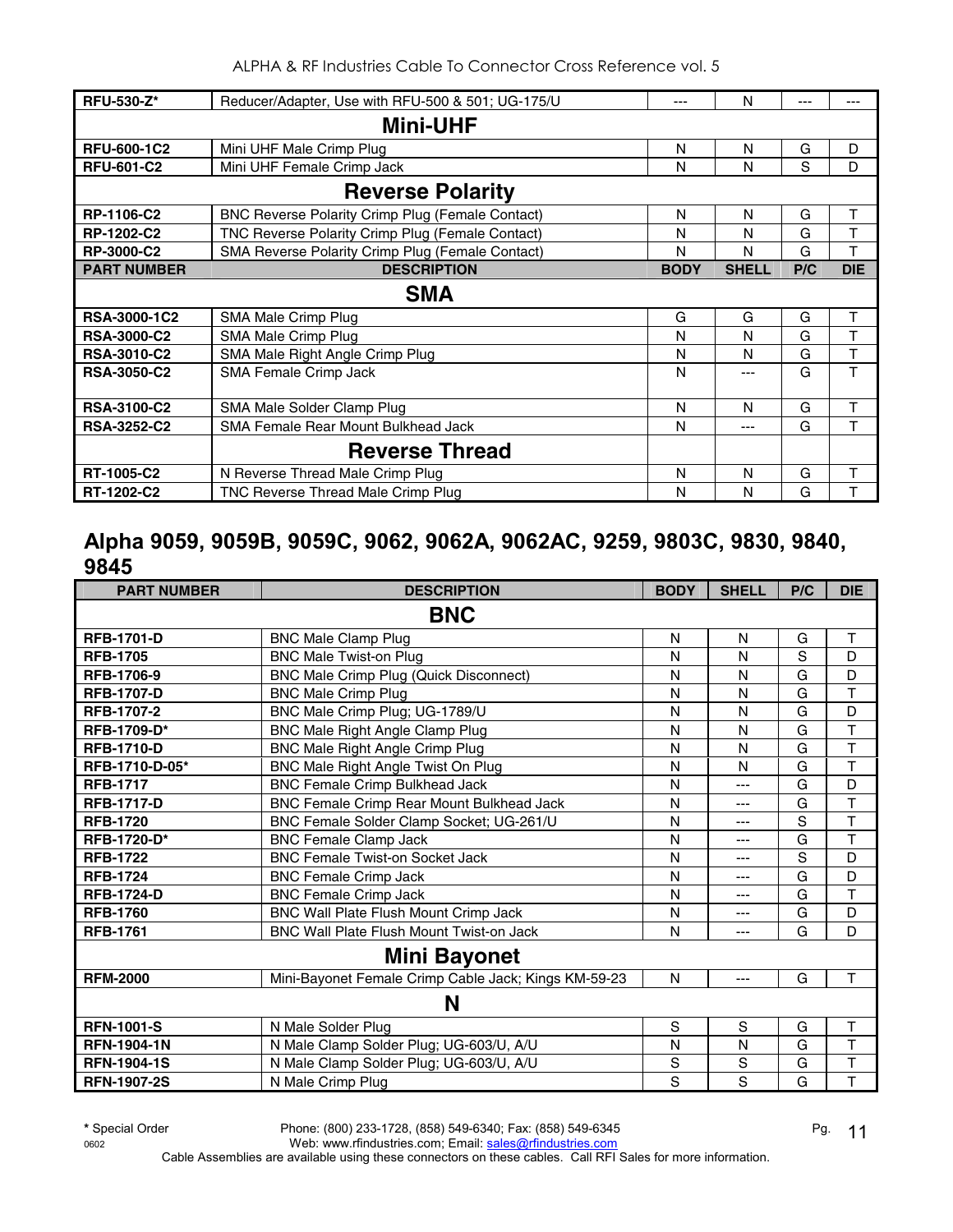|                     | <b>TNC</b>                                          |             |              |     |            |  |  |
|---------------------|-----------------------------------------------------|-------------|--------------|-----|------------|--|--|
| <b>RFT-1801*</b>    | TNC Male Clamp Solder Plug                          | N           | N            | S   | T          |  |  |
| <b>RFT-1803-1</b>   | TNC Male Crimp Plug (Captive Pin); MS39012/26-0012  | N           | N            | G   | D          |  |  |
| <b>RFT-1805</b>     | TNC Male Solderless Plug; Amphenol 31-5061          | N           | N            | S   | D          |  |  |
| <b>RFT-1807</b>     | TNC Male Twist on Plug; AMP 221983-1                | N           | N            | S   | D          |  |  |
| <b>RFT-1813</b>     | TNC Female Crimp Bulkhead; MS39012/28-0012          | N           | ---          | G   | D          |  |  |
| <b>RFT-1815</b>     | <b>TNC Female Twist on Cable Jack</b>               | N           | ---          | S   | D          |  |  |
| <b>UHF</b>          |                                                     |             |              |     |            |  |  |
| <b>RFU-500</b>      | UHF Solder Plug; PL-259; Use with RFU-531 Reducer   | S           | N            | S   | Dap        |  |  |
| <b>RFU-501</b>      | UHF Solder Plug; PL-259; Use with RFU-531-S Reducer | S           | S            | S   |            |  |  |
| <b>RFU-506</b>      | <b>UHF Male Crimp Plug</b>                          | N           | N            | S   | Dap        |  |  |
| <b>RFU-520-D-03</b> | <b>UHF Female Clamp Jack</b>                        | N           | ---          | G   | т          |  |  |
|                     |                                                     |             |              |     |            |  |  |
| <b>PART NUMBER</b>  | <b>DESCRIPTION</b>                                  | <b>BODY</b> | <b>SHELL</b> | P/C | <b>DIE</b> |  |  |
| <b>RFU-531</b>      | Adapter/Reducer; Use with RFU-500                   | N           | N            | --- | ---        |  |  |
| <b>RFU-531-S</b>    | Adapter/Reducer; Use with RFU-501                   | ---         | S            | --- | ---        |  |  |
| <b>RFU-531-Z*</b>   | Adapter/Reducer; Use with RFU-501                   | ---         | S            | --- | ---        |  |  |
|                     | <b>Mini-UHF</b>                                     |             |              |     |            |  |  |
| <b>RFU-601-5</b>    | Mini-UHF Female Crimp Jack                          | N           | ---          | S   | T          |  |  |
|                     | <b>MHV</b>                                          |             |              |     |            |  |  |
| <b>RHV-100-D</b>    | Medium High Voltage Male Clamp Plug                 | N           | N            | G   | T          |  |  |
| <b>RHV-106-D</b>    | Medium High Voltage Male Crimp Plug                 | N           | N            | G   | T          |  |  |

## **Alpha 8010, 8020, 8030, 8040**

| <b>PART NUMBER</b> | <b>DESCRIPTION</b>                               | <b>BODY</b> | <b>SHELL</b> | P/C    | <b>DIE</b> |
|--------------------|--------------------------------------------------|-------------|--------------|--------|------------|
| <b>BNC</b>         |                                                  |             |              |        |            |
| <b>RFB-1707-D1</b> | <b>BNC Male Crimp Plug</b>                       | N           | N            | G      |            |
| RFB-1717-D1*       | <b>BNC Female Crimp Rear Mount Bulkhead Jack</b> | N           | $---$        | ⌒<br>J |            |

## **Alpha 9101, 9159, 9162, 9162-EL, 9162F, 9810**

| <b>PART NUMBER</b>  | <b>DESCRIPTION</b>                               | <b>BODY</b> | <b>SHELL</b> | P/C         | <b>DIE</b> |
|---------------------|--------------------------------------------------|-------------|--------------|-------------|------------|
|                     | <b>BNC</b>                                       |             |              |             |            |
| <b>RFB-1707-D2</b>  | <b>BNC Male Crimp Plug</b>                       | N           |              | G           |            |
| <b>RFB-1717-D2*</b> | <b>BNC Female Crimp Rear Mount Bulkhead Jack</b> | N           | $---$        | $\sim$<br>G |            |

#### **Alpha 9102, 9102-EL**

| <b>PART NUMBER</b>  | <b>DESCRIPTION</b>                               | <b>BODY</b> | <b>SHELL</b> | P/C    | <b>DIE</b> |
|---------------------|--------------------------------------------------|-------------|--------------|--------|------------|
|                     | <b>BNC</b>                                       |             |              |        |            |
| <b>RFB-1707-D3*</b> | <b>BNC Male Crimp Plug</b>                       | N           |              | G      |            |
| <b>RFB-1717-D3*</b> | <b>BNC Female Crimp Rear Mount Bulkhead Jack</b> | N           | $---$        | ⌒<br>G |            |

## **Alpha 9008, 9008A, 9213, 9851C**

| <b>PART NUMBER</b>  | <b>DESCRIPTION</b>                    | <b>BODY</b> | <b>SHELL</b> | P/C | <b>DIE</b> |
|---------------------|---------------------------------------|-------------|--------------|-----|------------|
|                     | <b>BNC</b>                            |             |              |     |            |
| <b>RFB-1101-1EN</b> | BNC Male Clamp Solder Plug; UG-959A/U | Ν           | Ν            | G   | D          |
|                     | <b>7/16 Din</b>                       |             |              |     |            |

**\*** Special Order Phone: (800) 233-1728, (858) 549-6340; Fax: (858) 549-6345 Pg.

0602 Web: www.rfindustries.com; Email: sales@rfindustries.com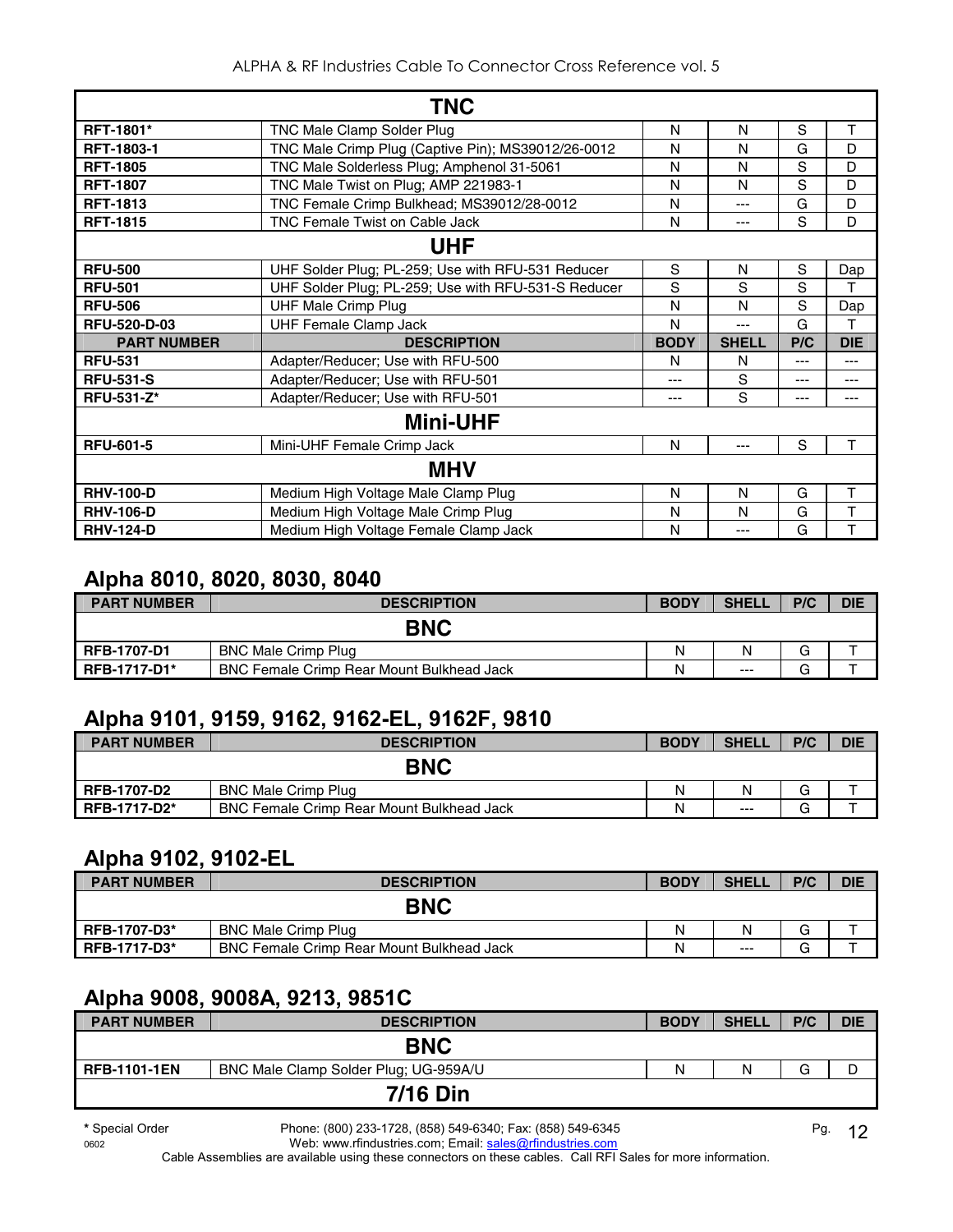| RFD-1600-2-E       | Male Clamp Combination Connector                              | S              | $\mathsf S$  | S              | $\top$                  |
|--------------------|---------------------------------------------------------------|----------------|--------------|----------------|-------------------------|
| RFD-1605-2-E       | Male Crimp Combination Connector                              | S              | S            | $\overline{s}$ | $\mathsf{T}$            |
| RFD-1625-2-E       | Female Clamp Combination Connector                            | $\overline{s}$ | ---          | $\overline{s}$ | $\overline{\mathsf{T}}$ |
| RFD-1630-2-E       | Female Crimp Combination Connector                            | $\mathsf S$    | ---          | S              | $\top$                  |
| RFD-1641-2-E*      | Female 4 Hole Flange Clamp Combination Connector              | S              | ---          | S              | $\overline{\mathsf{T}}$ |
| RFD-1642-2-E*      | Female 4 Hole Flange Crimp Combination Connector              | $\overline{s}$ | ---          | $\overline{s}$ | $\overline{\mathsf{T}}$ |
|                    | N                                                             |                |              |                |                         |
| <b>RFN-1001-S</b>  | N Male Solder Plug                                            | S              | S            | G              | T                       |
| <b>RFN-1002-1N</b> | N Male Solder Clamp Plug                                      | N              | N            | G              | $\overline{\mathsf{T}}$ |
| <b>RFN-1002-1S</b> | N Male Solder Clamp Plug                                      | S              | S            | G              | $\overline{\mathsf{T}}$ |
| <b>RFN-1006-3E</b> | N Male Crimp Plug; UG-1681/U                                  | S              | $\mathsf S$  | G              | $\overline{\mathsf{T}}$ |
| <b>RFN-1008-3E</b> | N Male Right Angle Clamp Plug                                 | $\overline{s}$ | $\mathbf S$  | G              | $\overline{\mathsf{T}}$ |
| <b>RFN-1009-3E</b> | N Male Right Angle Crimp Plug                                 | S              | S            | G              | T                       |
| RFN-1021-7*        | N Female 4-Hole Flange Panel Mount Clamp                      | S              | ---          | G              | $\overline{\mathsf{T}}$ |
| <b>PART NUMBER</b> | <b>DESCRIPTION</b>                                            | <b>BODY</b>    | <b>SHELL</b> | P/C            | <b>DIE</b>              |
| <b>RFN-1024-1</b>  | N Female Cable Clamp Jack; UG-23D/U, F/U                      | S              | ---          | G              | T                       |
| <b>RFN-1028</b>    | N Female Crimp Jack                                           | S              | ---          | G              | $\overline{\mathsf{T}}$ |
|                    | <b>TNC</b>                                                    |                |              |                |                         |
| RFT-1218-E*        | TNC Male Right Angle Crimp Plug                               | $\mathsf{N}$   | N            | G              | $\top$                  |
| <b>RFT-1219-E</b>  | TNC Male Right Angle Clamp Plug                               | N              | N            | G              | $\overline{\mathsf{T}}$ |
|                    | <b>UHF</b>                                                    |                |              |                |                         |
| <b>RFU-500</b>     | UHF Solder Plug; PL-259                                       | $\mathsf S$    | N            | $\mathbf S$    | Dap                     |
| <b>RFU-501</b>     | UHF Solder Plug; PL-259                                       | $\mathbf S$    | S            | $\mathbf S$    | $\mathsf T$             |
| <b>RFU-503</b>     | UHF Male, Waterproof Plug (w/ Rubber O-Rings / Seals); PL-259 | $\mathsf{N}$   | $\mathsf{N}$ | S              | T                       |
| <b>RFU-507</b>     | <b>UHF Male Crimp Plug</b>                                    | N              | N            | $\overline{s}$ | Dap                     |
| <b>RFU-507-S</b>   | <b>UHF Male Crimp Plug</b>                                    | S              | S            | s              | Dap                     |
| <b>RFU-507-ST</b>  | <b>UHF Male Crimp Plug</b>                                    | $\mathsf S$    | $\mathbf S$  | S              | $\mathsf T$             |
| <b>RFU-520-1E</b>  | UHF Female Cable Clamp Jack                                   | N              | ---          | $\overline{s}$ | $\overline{\mathsf{T}}$ |
|                    | <b>MHV</b>                                                    |                |              |                |                         |
|                    |                                                               |                |              |                |                         |

#### **Alpha 9214**

| <b>PART NUMBER</b> | <b>DESCRIPTION</b>                                                       | <b>BODY</b> | <b>SHELL</b> | P/C | <b>DIE</b> |
|--------------------|--------------------------------------------------------------------------|-------------|--------------|-----|------------|
|                    | N                                                                        |             |              |     |            |
| <b>RFN-1001-S</b>  | N Male Solder Plug                                                       | S           | S            | G   |            |
| <b>RFN-1006-3F</b> | N Male Crimp Plug; UG-1682/U                                             | S           | S            | G   | т          |
| <b>RFN-1009-3F</b> | N Male R/A Crimp Plug                                                    | S           | S            | G   | т          |
| UHF                |                                                                          |             |              |     |            |
| <b>RFU-500</b>     | UHF Solder Plug; PL-259                                                  | S           | N            | S   | Dap        |
| <b>RFU-501</b>     | UHF Solder Plug; PL-259                                                  | S           | S            | S   |            |
| <b>RFU-503</b>     | UHF Male, Waterproof Plug (w/ Silicon Rubber O-Rings / Seals);<br>PL-259 | N           | N            | S   | т          |
| <b>RFU-507-STF</b> | UHF Male Crimp Plug                                                      | S           | S            | S   |            |
| <b>RFU-520-1E</b>  | UHF Female Cable Clamp Jack                                              | N           | $---$        | S   |            |

## **Alpha 9807, 9811, 9813**

| <b>PART NUMBER</b> | <b>DESCRIPTION</b>                                                                                                                                                      | <b>BODY</b> | <b>SHELL</b> | P/C | <b>DIE</b> |
|--------------------|-------------------------------------------------------------------------------------------------------------------------------------------------------------------------|-------------|--------------|-----|------------|
|                    | <b>BNC</b>                                                                                                                                                              |             |              |     |            |
| <b>RFB-1701-G</b>  | <b>BNC Male Clamp Plug</b>                                                                                                                                              | N           | N            | S   |            |
| <b>RFB-1707-G</b>  | <b>BNC Male Crimp Plug</b>                                                                                                                                              | Ν           | N            | G   |            |
| * Special Order    | Phone: (800) 233-1728, (858) 549-6340; Fax: (858) 549-6345                                                                                                              |             |              | Pg. | 13         |
| 0602               | Web: www.rfindustries.com; Email: sales@rfindustries.com<br>Cable Assemblies are sualiable using these connections on these sables. Call DELCales for more information. |             |              |     |            |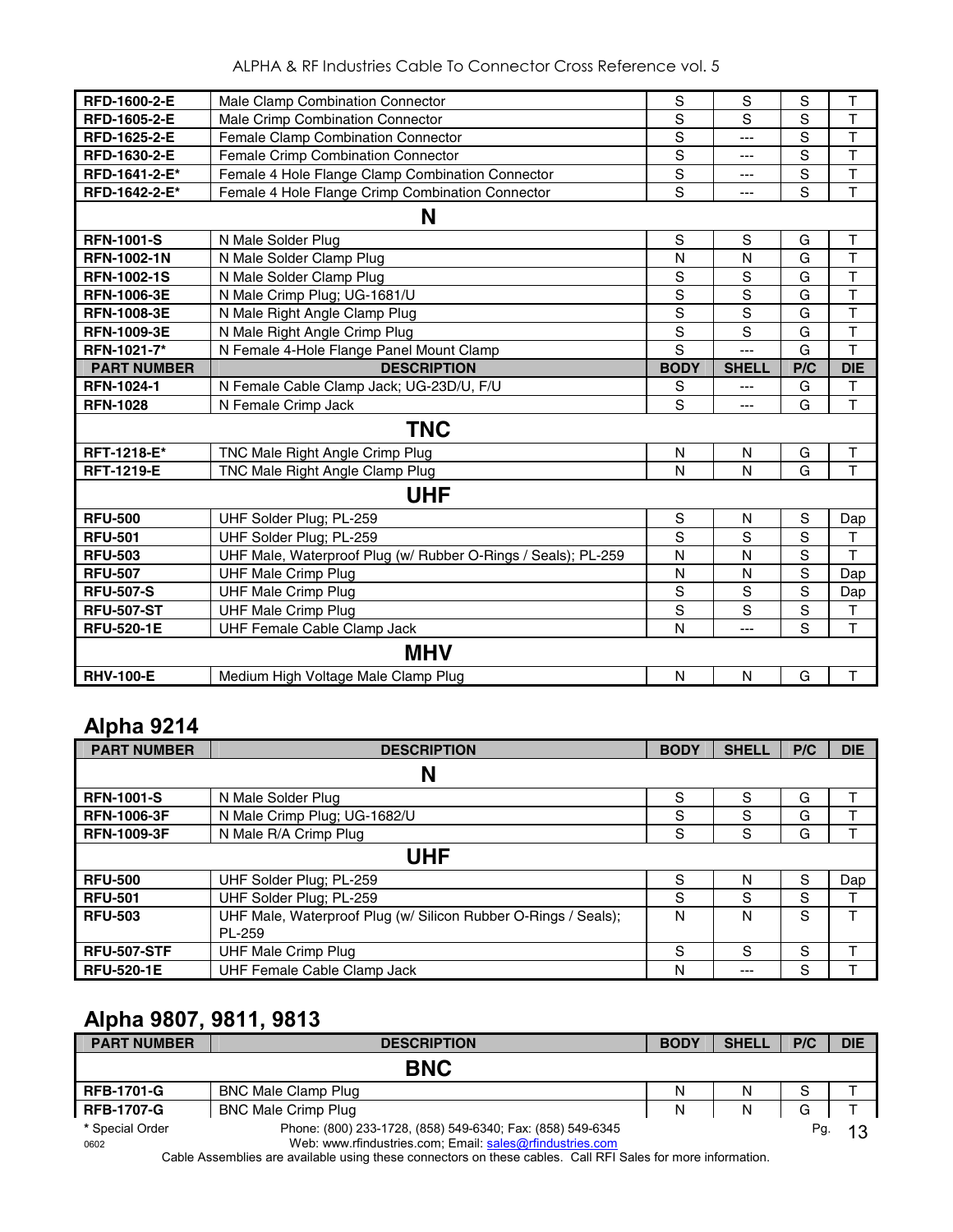| <b>RFB-1708</b>    | <b>BNC Male Crimp Plug</b>                | N | N     | G |  |
|--------------------|-------------------------------------------|---|-------|---|--|
| <b>RFB-1708-1T</b> | BNC Male Crimp Plug (Dbl. Shield)         |   | N     | G |  |
| <b>RFB-1710-G</b>  | <b>BNC Male Right Angle Crimp Plug</b>    | N |       | G |  |
| <b>RFB-1717-G</b>  | BNC Female Crimp Rear Mount Bulkhead Jack | Ν | $--$  | G |  |
| <b>RFB-1724-G</b>  | <b>BNC Female Crimp Jack</b>              | N | $---$ | G |  |
|                    |                                           |   |       |   |  |
| <b>RFN-1907-1G</b> | N Male Crimp Plug                         |   |       | G |  |

#### **Alpha 8520, 8610, 8611, 8615, 8620, 8621, 8630, 8640, 8650, 8651, 8652, 8653, 8654, 8655, 9006A, 9804C, 9843**

| <b>PART NUMBER</b> | <b>DESCRIPTION</b>                               | <b>BODY</b> | <b>SHELL</b> | P/C | <b>DIE</b> |
|--------------------|--------------------------------------------------|-------------|--------------|-----|------------|
| <b>BNC</b>         |                                                  |             |              |     |            |
| <b>RFB-1707-Q</b>  | <b>BNC Male Crimp Plug</b>                       | N           | N            | G   |            |
| <b>RFB-1710-Q</b>  | BNC Male Right Angle Crimp Plug                  | Ν           | N            | G   |            |
| <b>PART NUMBER</b> | <b>DESCRIPTION</b>                               | <b>BODY</b> | <b>SHELL</b> | P/C | <b>DIE</b> |
| <b>RFB-1717-Q</b>  | <b>BNC Female Crimp Rear Mount Bulkhead Jack</b> | N           | $---$        | G   |            |
| <b>RFB-1724-Q</b>  | <b>BNC Female Crimp Jack</b>                     | N           | $---$        | G   |            |
| <b>TNC</b>         |                                                  |             |              |     |            |
| <b>RFT-1803-Q</b>  | TNC Male Crimp Plug                              | N           | N            | G   | D          |

#### **Alpha 9104, 9104-EL**

| <b>PART NUMBER</b> | <b>DESCRIPTION</b>         | <b>BODY</b> | <b>SHELL</b> | P/C          | <b>DIE</b> |
|--------------------|----------------------------|-------------|--------------|--------------|------------|
| BNC                |                            |             |              |              |            |
| <b>RFB-1707-Q1</b> | <b>BNC Male Crimp Plug</b> | Ν           | N            | ⌒<br>п.<br>ٮ | -          |

#### **Alpha 8510, 9825C, 9847**

| <b>PART NUMBER</b> | <b>DESCRIPTION</b>                               | <b>BODY</b> | <b>SHELL</b> | P/C | <b>DIE</b> |
|--------------------|--------------------------------------------------|-------------|--------------|-----|------------|
|                    | <b>BNC</b>                                       |             |              |     |            |
| <b>RFB-1707-R</b>  | <b>BNC Male Crimp Plug</b>                       | N           | N            | G   |            |
| <b>RFB-1710-R*</b> | <b>BNC Male Right Angle Crimp Plug</b>           | N           | Ν            | G   |            |
| <b>RFB-1717-R*</b> | <b>BNC Female Crimp Rear Mount Bulkhead Jack</b> | N           | $---$        | G   |            |
| <b>RFB-1724-R*</b> | <b>BNC Female Crimp Jack</b>                     | Ν           | $---$        | G   |            |

#### **Alpha 9011, 9011A**

| <b>PART NUMBER</b> | <b>DESCRIPTION</b>  | <b>BODY</b> | <b>SHELL</b> | P/C                           | <b>DIE</b> |
|--------------------|---------------------|-------------|--------------|-------------------------------|------------|
| <b>BNC</b>         |                     |             |              |                               |            |
| <b>RFB-1707-R1</b> | BNC Male Crimp Plug | N           |              | $\overline{\phantom{0}}$<br>G |            |

## **Alpha 9179B, 9187A**

| <b>PART NUMBER</b> | <b>DESCRIPTION</b>                               | <b>BODY</b> | <b>SHELL</b> | P/C | <b>DIE</b> |
|--------------------|--------------------------------------------------|-------------|--------------|-----|------------|
|                    | <b>BNC</b>                                       |             |              |     |            |
| <b>RFB-1707-S</b>  | <b>BNC Male Crimp Plug</b>                       | N           | N            | G   |            |
| <b>RFB-1710-S*</b> | <b>BNC Male Right Angle Crimp Plug</b>           | N           | N            | G   | D          |
| <b>RFB-1717-S</b>  | <b>BNC Female Crimp Rear Mount Bulkhead Jack</b> | Ν           | $---$        | G   |            |
| <b>RFB-1724-S</b>  | <b>BNC Female Crimp Jack</b>                     | N           | $---$        | G   |            |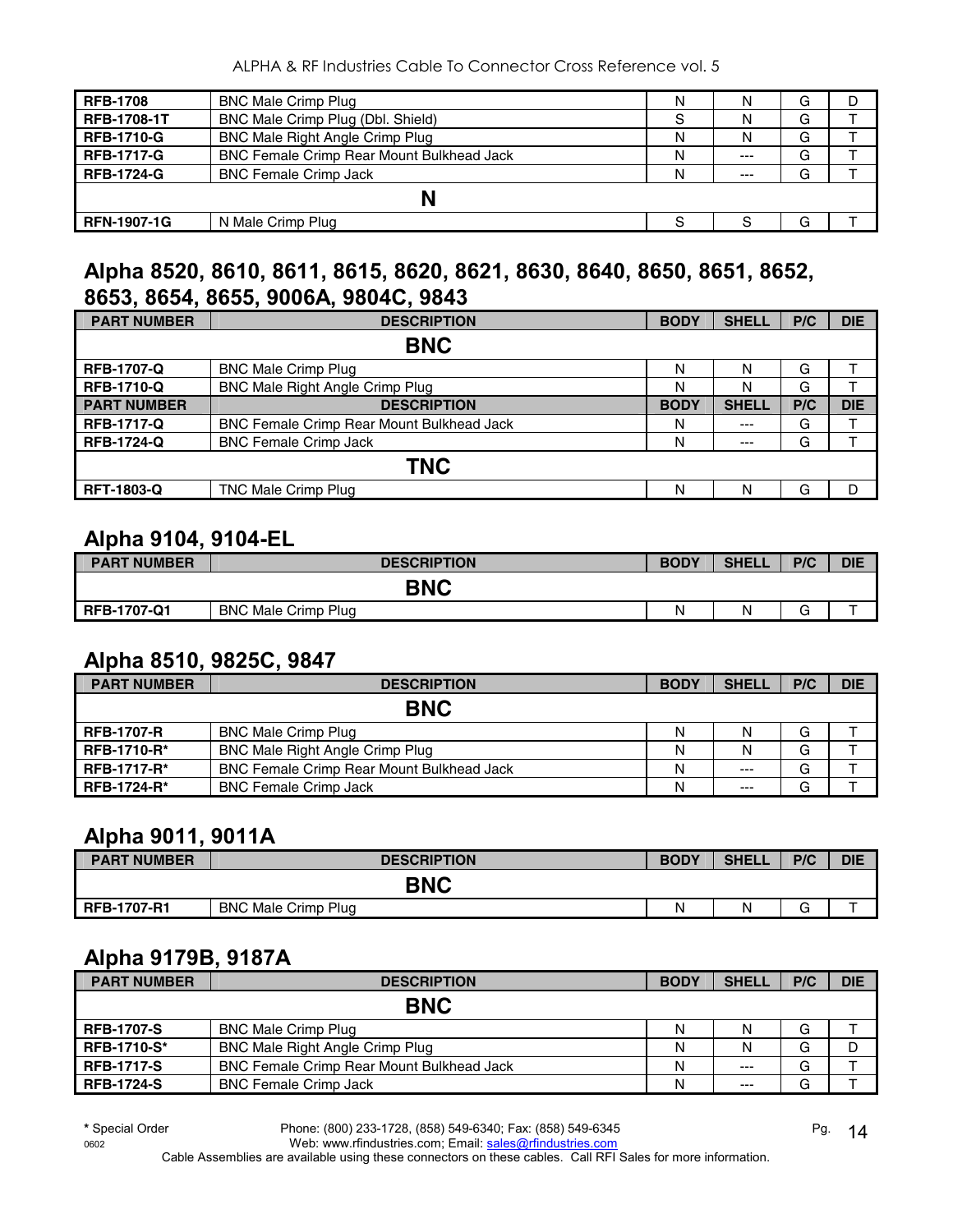|               | Mini-SMB 75 Ohm                                       |   |       |   |  |
|---------------|-------------------------------------------------------|---|-------|---|--|
| RSB-200-1-179 | SMB Crimp Plug, for RG-179/U Only                     | G | $--$  | G |  |
| RSB-210-1-179 | SMB Right Angle Crimp Plug, for RG-179/U Only         | G | $---$ | G |  |
| RSB-220-1-179 | SMB Crimp Jack, for RG-179/U Only                     | G | ---   | G |  |
| RSB-221-1-179 | SMB Bulkhead Crimp Jack, for RG-179/U Only            | G | ---   | G |  |
|               | SMB 75 Ohm                                            |   |       |   |  |
| RSB-300-1-179 | SMB Crimp Plug, for RG-179/U Only                     | G |       | G |  |
| RSB-301-179   | SMB Crimp Plug, with Locking Shell, for RG-179/U Only | N | ---   | G |  |
| RSB-310-1-179 | SMB Right Angle Crimp Plug, for RG-179/U Only         | G | ---   | G |  |

#### **Alpha 9180B**

| <b>PART NUMBER</b> | <b>DESCRIPTION</b>                               | <b>BODY</b> | <b>SHELL</b> | P/C | <b>DIE</b> |
|--------------------|--------------------------------------------------|-------------|--------------|-----|------------|
|                    | <b>BNC</b>                                       |             |              |     |            |
| <b>RFB-1707-S1</b> | <b>BNC Male Crimp Plug</b>                       | N           | N            | G   |            |
| <b>RFB-1710-S1</b> | BNC Male R/A Crimp Plug                          | Ν           | N            | G   |            |
| <b>RFB-1717-S1</b> | <b>BNC Female Crimp Rear Mount Bulkhead Jack</b> | Ν           | $---$        | G   |            |
| <b>RFB-1724-S1</b> | <b>BNC Female Crimp Jack</b>                     | Ν           | $---$        | G   |            |

**Cable assemblies using any Alpha cable with any standard RF connector listed here are available in any specified length with short lead times. All flexible crimp cable assemblies are fabricated with soldered center contacts and adhesive lined shrink tubing for additional cable retention and strain relief.** 

**More cable to connector cross references are available which include: Alpha, Antenna Specialist, BICCGeneral, Belden, Carol, Comm/Scope, Cushcraft Ultralink, CCI/Intercomp, Daburn, Dearborn, General/Guardian, GEPCO, Harbour Industries, Haverhill, Manhattan CDT, Micro-Coax, Military, National, Remee, Saxton, Standard Wire, Thermax CDT, Times Microwave, WestPenn CDT.** 

**Regarding any requirement you may have, please contact RF Industries at the following address:**

7610 Miramar Road, San Diego, CA 92126-4202 (858) 549-6340 (800) 233-1728 Fax: (858) 549-6345  **Email: sales@rfindustries.com**